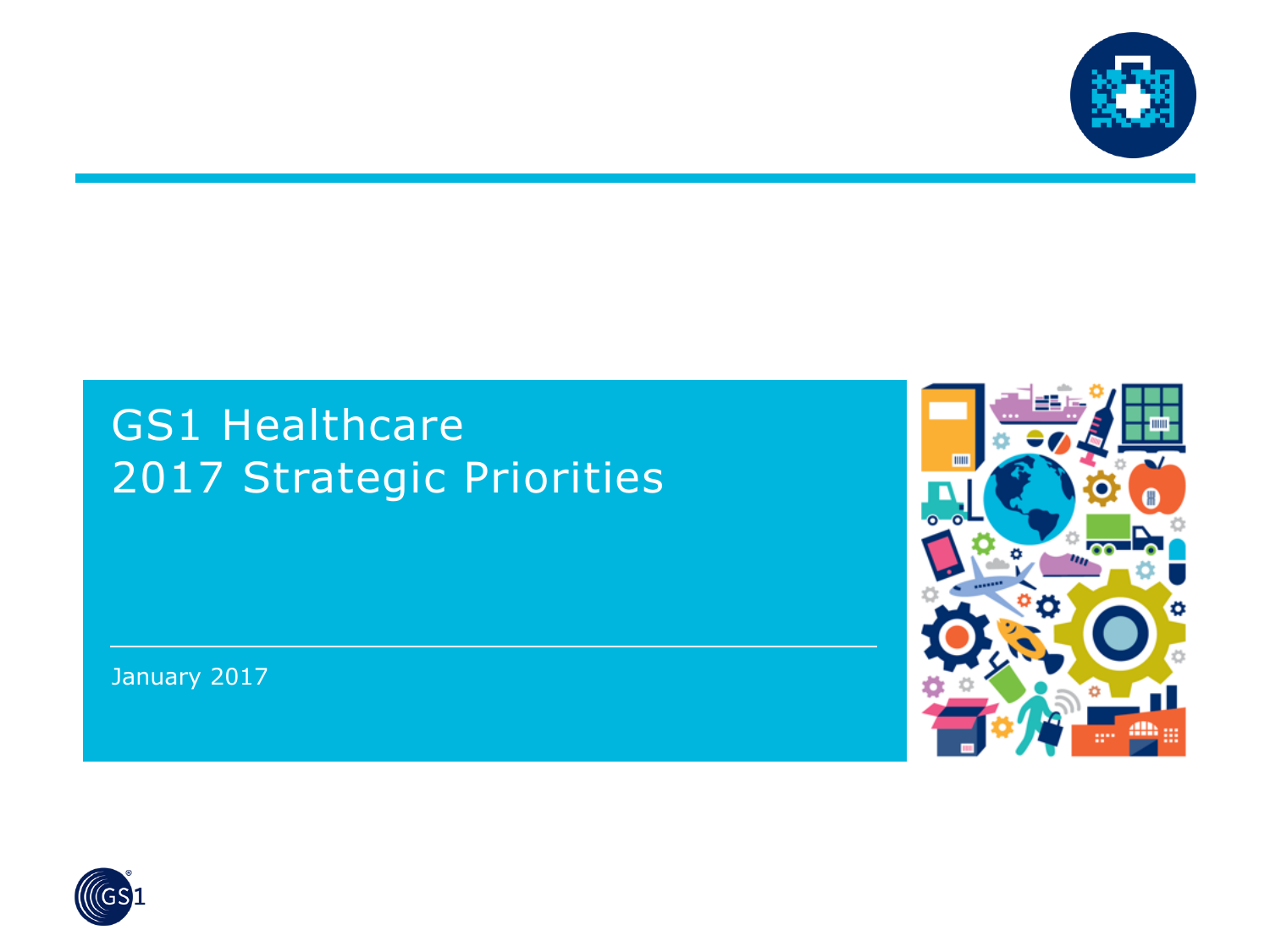## GS1 Healthcare **2017** Strategic Priorities



similar stakeholders seeking input and direction for global standards in healthcare for patient safety, supply chain<br>Security & efficioney, tracophility and accurate data synchronication **Vision:** To be the recognised, open and neutral source for regulatory agencies, trade organisations and other security & efficiency, traceability and accurate data synchronisation.

**Mission:** to lead the healthcare sector to the successful development and implementation of global standards by bringing together experts in healthcare to enhance patient safety and supply chain efficiencies.

#### **Our Strategic Objectives are:**

| oar otratogio Objectivos arc.          |                                                                                                                                                                                                                                                                         |                                                                                                                                                                                                                                                               |                                                                                                                                                                                                                                                                                                                                     |                                                                                                                      |                                                                                                                                                                                                                                                                                                   |
|----------------------------------------|-------------------------------------------------------------------------------------------------------------------------------------------------------------------------------------------------------------------------------------------------------------------------|---------------------------------------------------------------------------------------------------------------------------------------------------------------------------------------------------------------------------------------------------------------|-------------------------------------------------------------------------------------------------------------------------------------------------------------------------------------------------------------------------------------------------------------------------------------------------------------------------------------|----------------------------------------------------------------------------------------------------------------------|---------------------------------------------------------------------------------------------------------------------------------------------------------------------------------------------------------------------------------------------------------------------------------------------------|
|                                        | <b>Healthcare Providers</b>                                                                                                                                                                                                                                             | <b>Standards and</b><br><b>Guidelines</b>                                                                                                                                                                                                                     | <b>Future Vision</b>                                                                                                                                                                                                                                                                                                                |                                                                                                                      | <b>Ongoing Activities</b>                                                                                                                                                                                                                                                                         |
|                                        | • Healthcare Provider<br>(HCP) rollout and MO HCP<br>training<br>• Healthcare provider<br>database<br>• Intensify cooperation<br>with clinical stakeholders<br>such as IHF, ISQua EAHP,<br>patient safety<br>organisations<br>• Submit GS1 paper to<br>clinical journal | • Global Solution<br>Provider activities<br>•Alignment between GS1<br>and Snomed<br>• Extending Healthcare<br><b>AIDC Solutions</b><br>• Health informatics<br>standards map<br>• EPCIS in hospitals<br>group<br>• Explore GS1's role with<br>clinical trials | •Drive strategic implementation of<br>regulatory related global initiatives<br>(e.g. UDI, EU FMD, GTFC, APEC<br>Roadmap)<br>.Data Quality in Healthcare<br>·Pharma data strategy<br>• Support organisations, e.g.,<br>GAVI, USAID, UNFPA to develop<br>supply chain visibility<br>• Mobile scanning strategy and<br>transition plan |                                                                                                                      | • Public Policy activities<br>• MO Support - account<br>management<br>• Global Member Activities - roll<br>out account management<br>• Global GS1 Healthcare<br>Conferences<br>• Presentation at conferences and<br>events<br>• Liaising with other SDOs<br>• Participation in eHealth activities |
| <b>Our Strategic Measures will be:</b> |                                                                                                                                                                                                                                                                         |                                                                                                                                                                                                                                                               |                                                                                                                                                                                                                                                                                                                                     |                                                                                                                      |                                                                                                                                                                                                                                                                                                   |
|                                        | Total global number of pharma & medical<br>device members reported by GS1 Member<br><b>Organisations (MOs)</b>                                                                                                                                                          | Registry                                                                                                                                                                                                                                                      | <b>Number of Healthcare GTINs in Global</b>                                                                                                                                                                                                                                                                                         | % of products with GS1 barcodes in each<br>country (surveyed at healthcare providers -<br>hospital, retail pharmacy) |                                                                                                                                                                                                                                                                                                   |

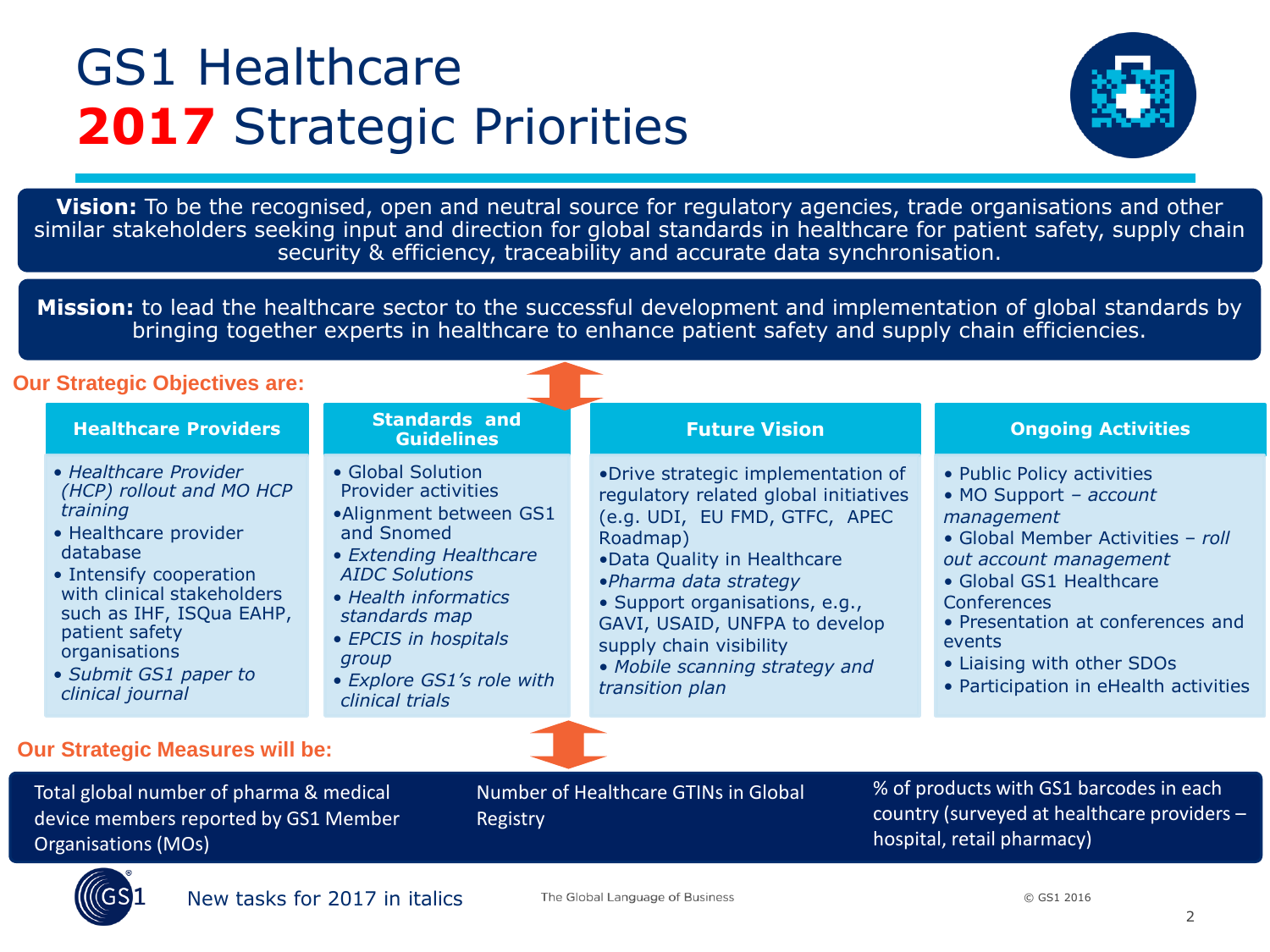### Healthcare Providers

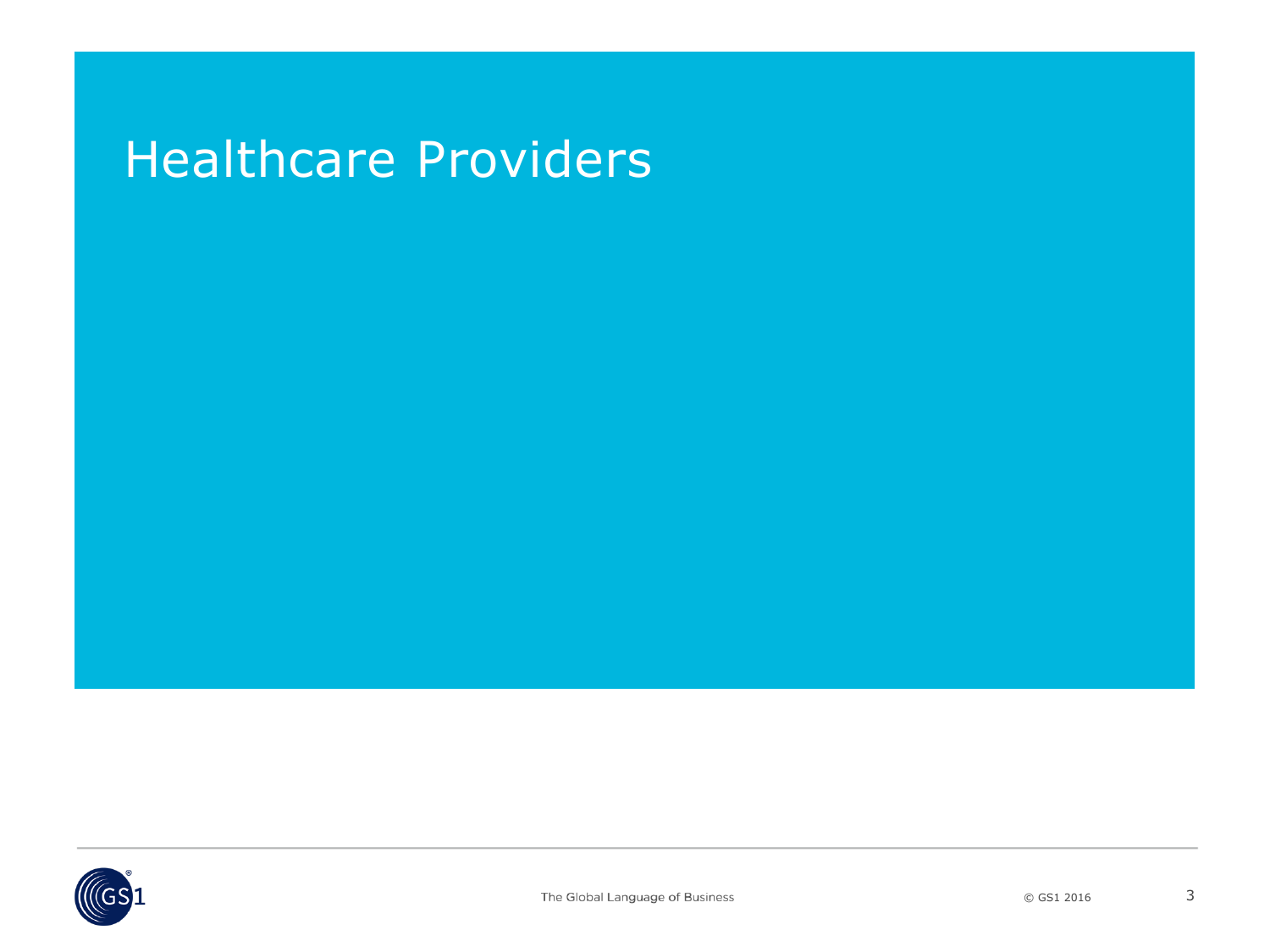# Healthcare provider roll out and MO Healthcare provider training



- GS1's activities will involve engagement of healthcare providers and patient safety organisations to drive understanding of the benefits of GS1 standards. A focus on patient safety, a safe working environment, supply chain and more time to actually spend with the patient.
- Specific training will be run for GS1 MOs to provide detailed information about the structure and clinical processes of hospitals

In 2017 even more support will be provided to GS1 MOs to engage healthcare providers, including via a training course.

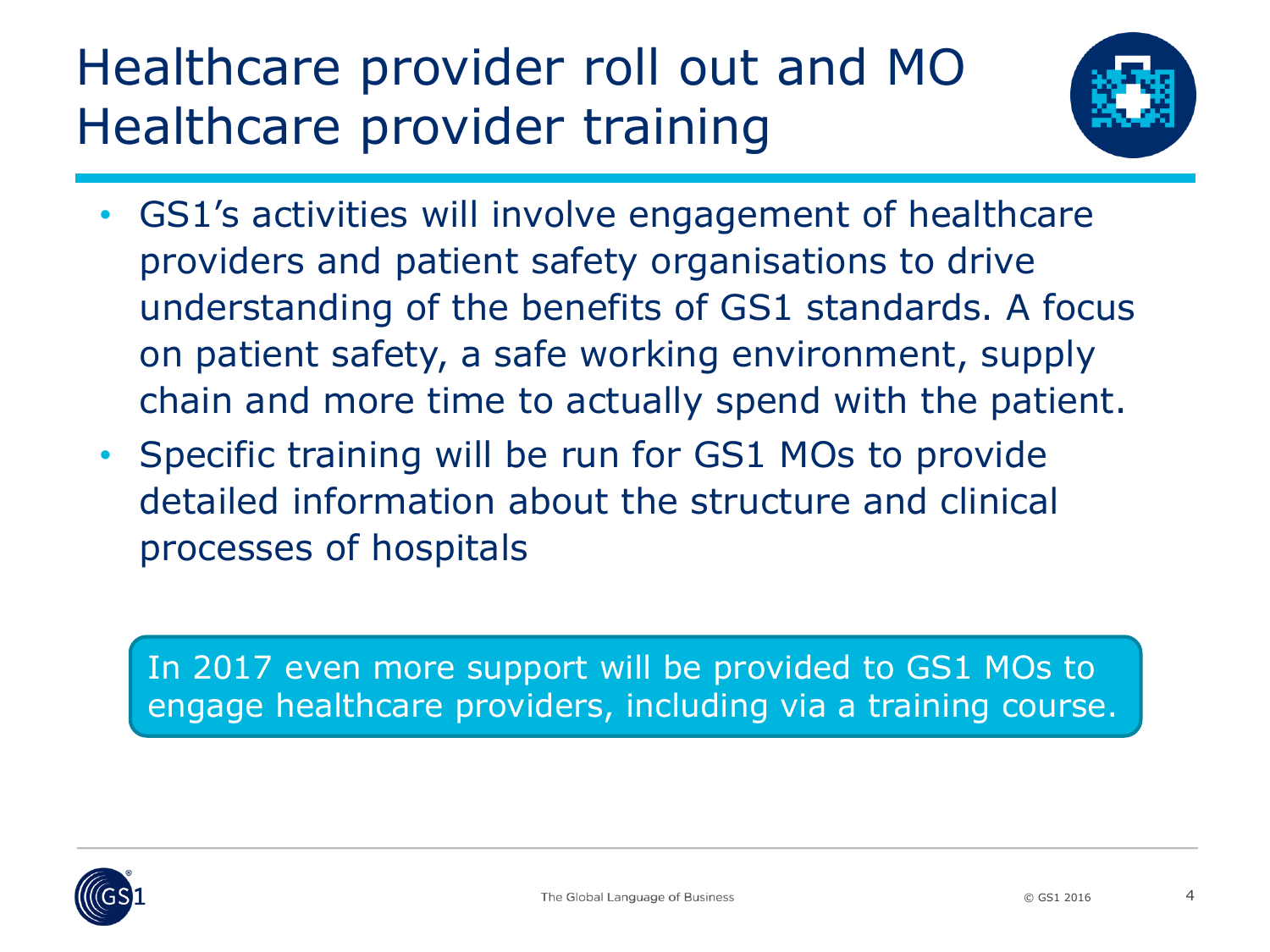# Healthcare Provider Database



- In 2016, a detailed repository to pool information about hospital implementation of GS1 standards worldwide was created
- This combines sources of information from MOs, conferences, networks, publications, global members to create a common knowledge base
- Sharing what is happening and latest developments between the MO's – with our users
- During 2017 we will develop:
	- A video guide & webinar
	- Develop the statistical & analysis function in the database
	- Update the database based on needs and feedback
	- Work with colleagues and stakeholders to continually update the database with the latest implementation information

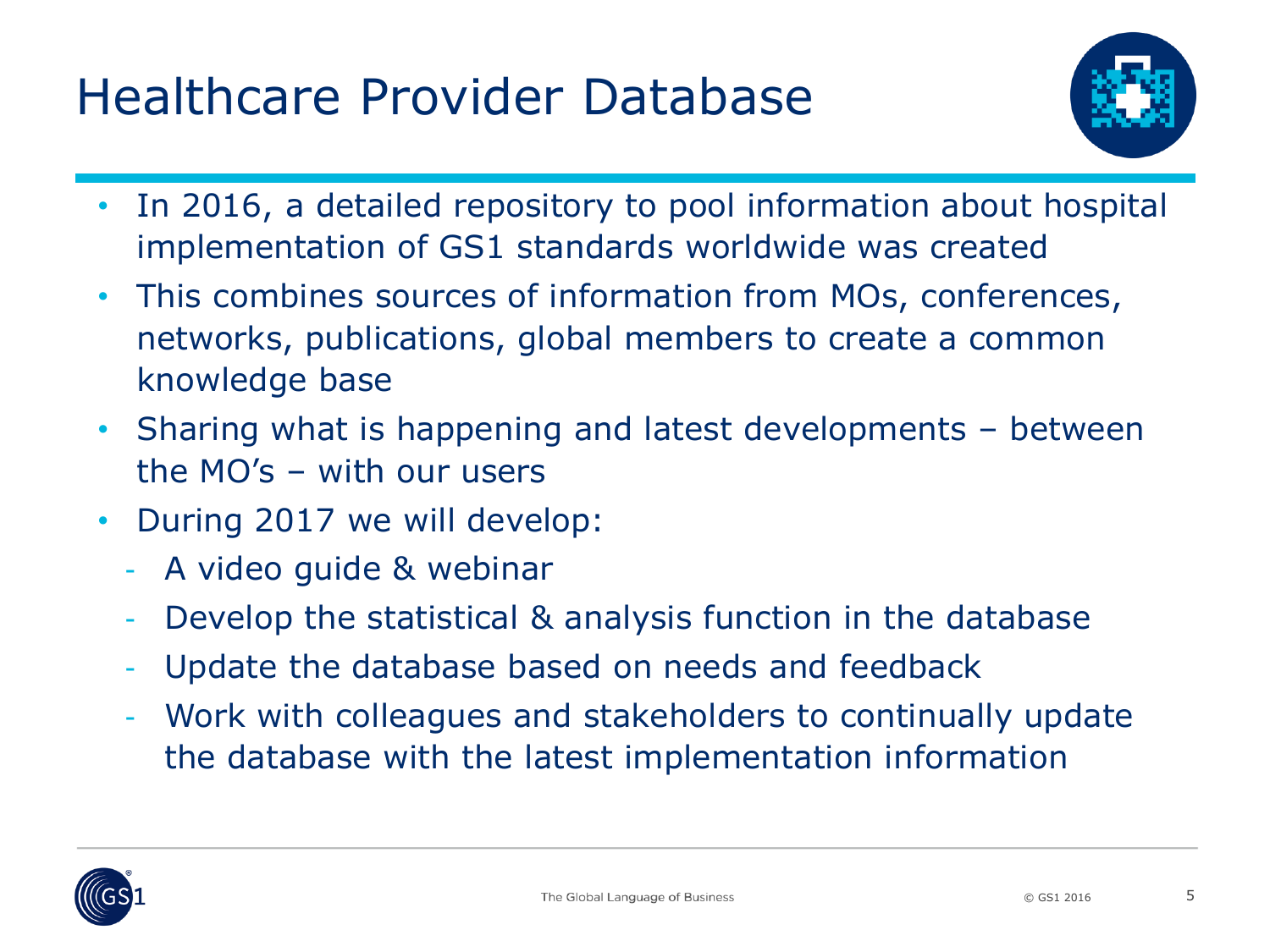### Intensify cooperation with relevant hospital organisations: ISQua, IHF and EAHP



- International Society for Quality in Healthcare (ISQua) global accreditation body for organisations such as JCI
	- Provide content for Fellowship Program
	- Reciprocal participation and presentation at conferences
	- Explore how global standard barcodes may provide a role in helping hospitals to achieve accreditation
- International Hospital Federation (IHF)
	- Build stronger relationship
	- Mapping of existing GS1 activities on local level and future opportunities
	- Reciprocal participation and presentation at conferences
- European Association for Hospital Pharmacists
	- Existing MOU
	- Drive identification on primary level packaging to enable bedside scanning
	- Joint activities at conferences in promoting global standards

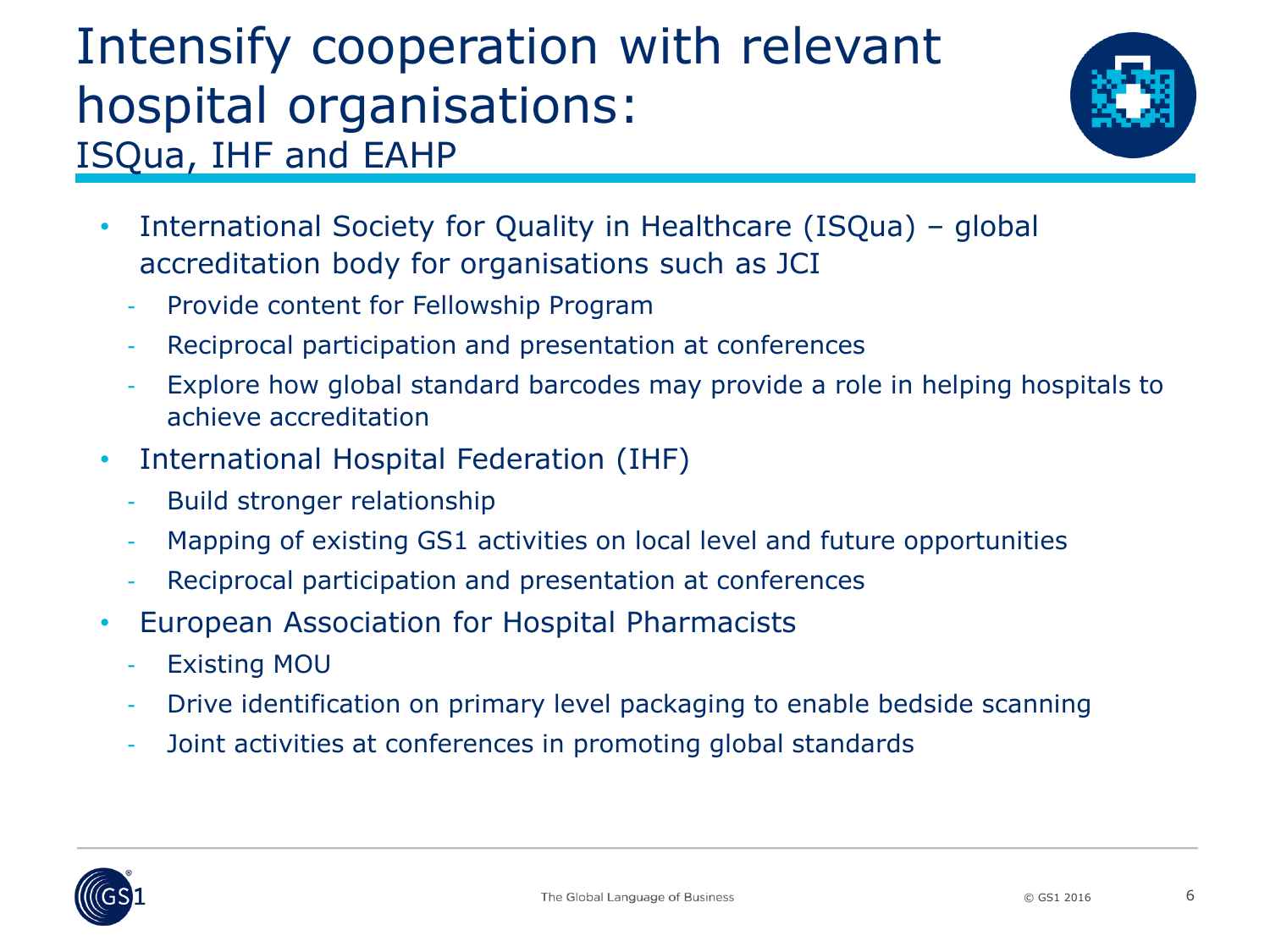# Submit GS1 standards paper to a peer reviewed healthcare journal



- Topic : How can Global Standards benefit healthcare providers
- A literature review using various sources:
	- GS1 Healthcare Reference Books
	- McKinsey report
	- Reports from US FDA, NHS, ANMAT, others
	- Healthcare Provider Database & Public Policy Database
	- GDSN & GUDID data in healthcare
	- Existing journal papers
- Methods:
	- Study the cases & public policy by timeline/region/country
	- Look into the benefits and ROI
	- Examine and explain how the sectors and processes in hospital can be benefit

#### The paper will be submitted in first half of 2017.

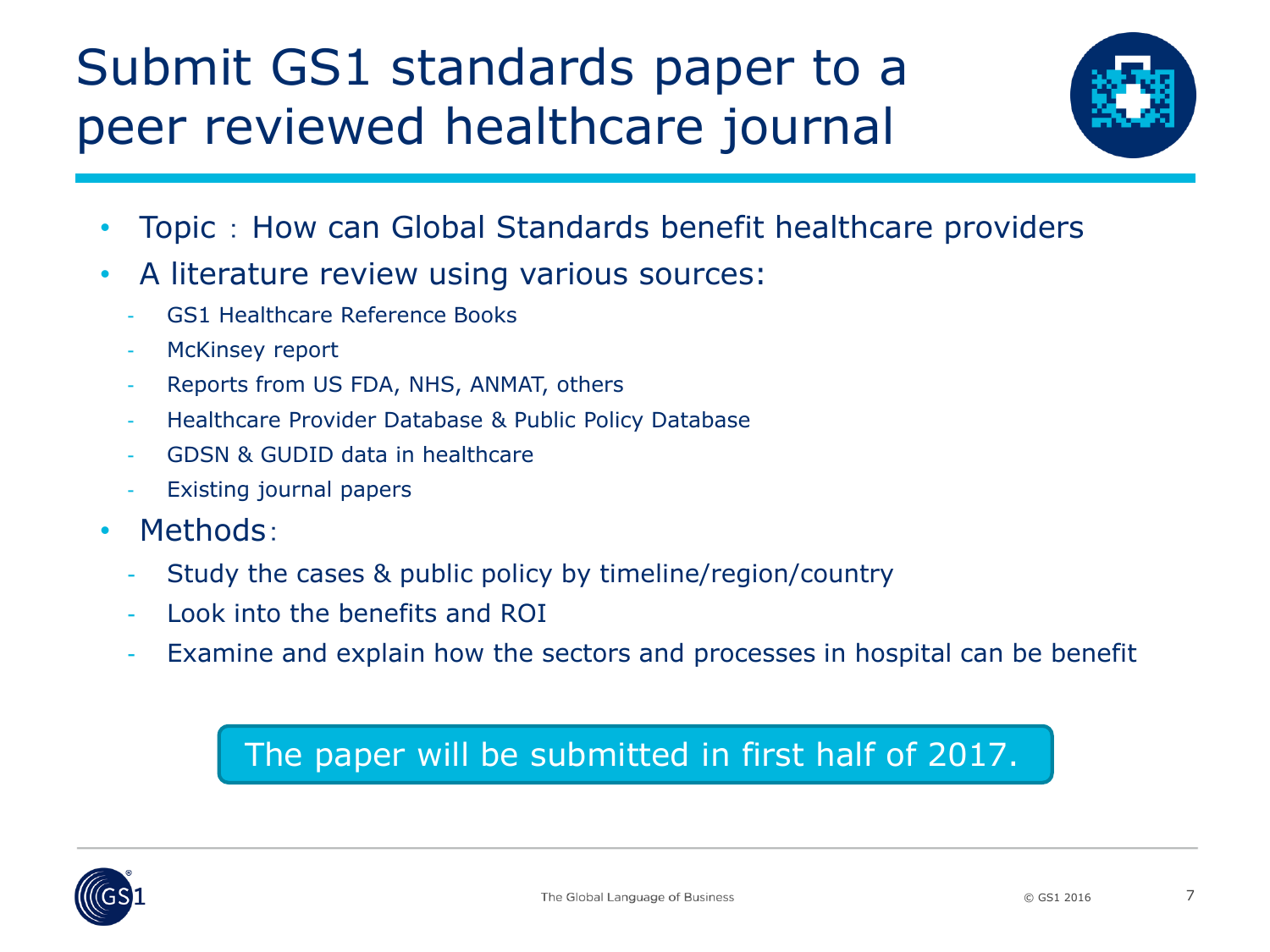### Standards and Guidelines

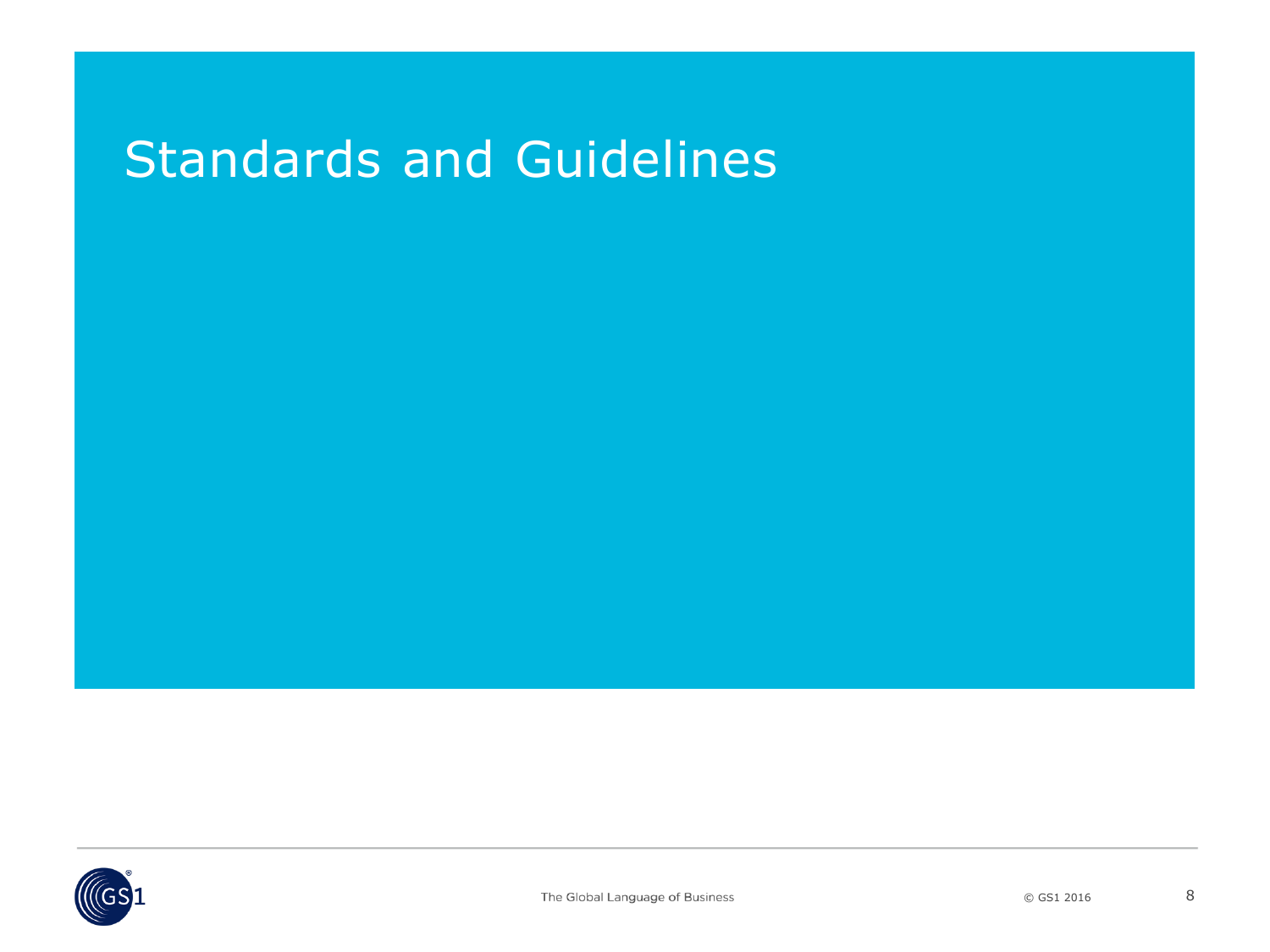# Global Solution Provider program



- Objective is to accelerate the global transformation of the healthcare industry by working to ensure that GS1 standards are included in solutions used by healthcare providers and manufacturers
- 12 month program commencing November 2016
- Will involve three focus areas:
	- Engagement of solution providers Leverage existing tools to communicate the value
	- Make sure Healthcare Providers can articulate their needs relating to GS1 standards
	- Make sure the MOs have the tools needed to communicate to SPs
- Relevant working groups will be formed

#### This project will be finalised by December 2017

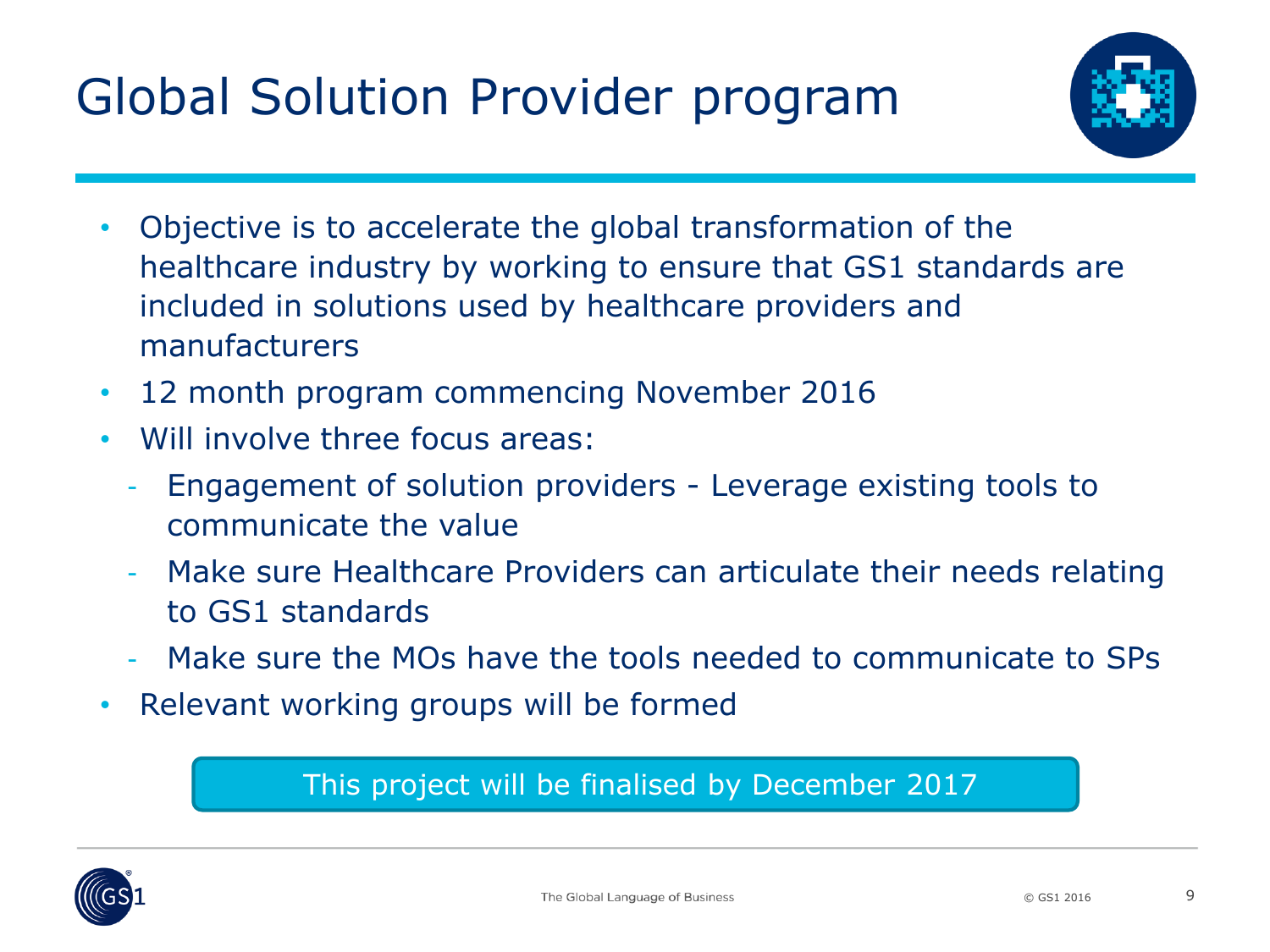# Alignment between GS1 and Snomed



- SNOMED: clinical terminology which enables computerisation of clinical observations, processes or decisions.
- SNOMED has local (country specific) extensions to meet local needs. One of these extensions is to support prescription-dispensation of medicinal products.
- There is a link between SNOMED and the prescribed physical items. How to ensure that this link is safe? How to avoid requirement to print some SNOMED code on medicinal product packages?
- Joint work agreed in May 2016, to prepare a guidance on how to link SNOMED to GTIN. Involvement of experts from AUS, NZ, UK, CA. Deliverable due by End 2016.
- Might be slightly delayed (because of public consultation)

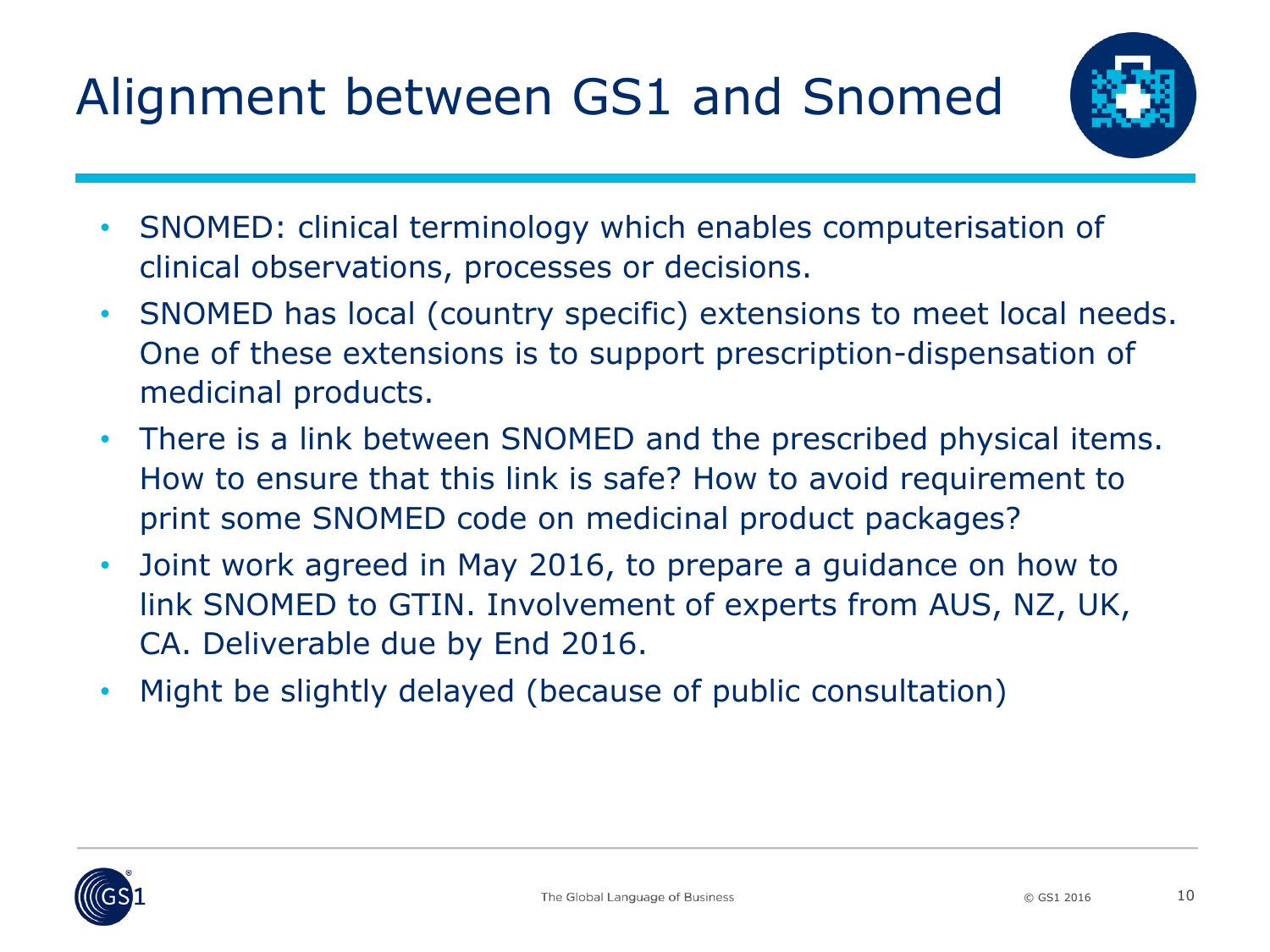# Extending Healthcare AIDC Solutions



- As the use of AIDC and GS1 Standards has moved within reach of Healthcare providers and gets closer to the "bedside"... questions and discussions have arisen in regard to potential / needed "hospital identification" applications where as yet consensus on a global solution / approach has not been reached.
- Examples of such identification needs in the hospital environment include repacking products, tracking treatment equipment, at bedside custom products, biological samples, assistive technologies, products in med labs, diagnostic & other hospital services, hospital warehouse storage bins, procedure code ID, etc.
- Goals are to better understand these business need(s), determine community support & prioritize the needs, plan the path forward to the creation & publication of application & implementation recommendations.

The AIDC solutions work will start at the Beijing Conference HIG Meeting

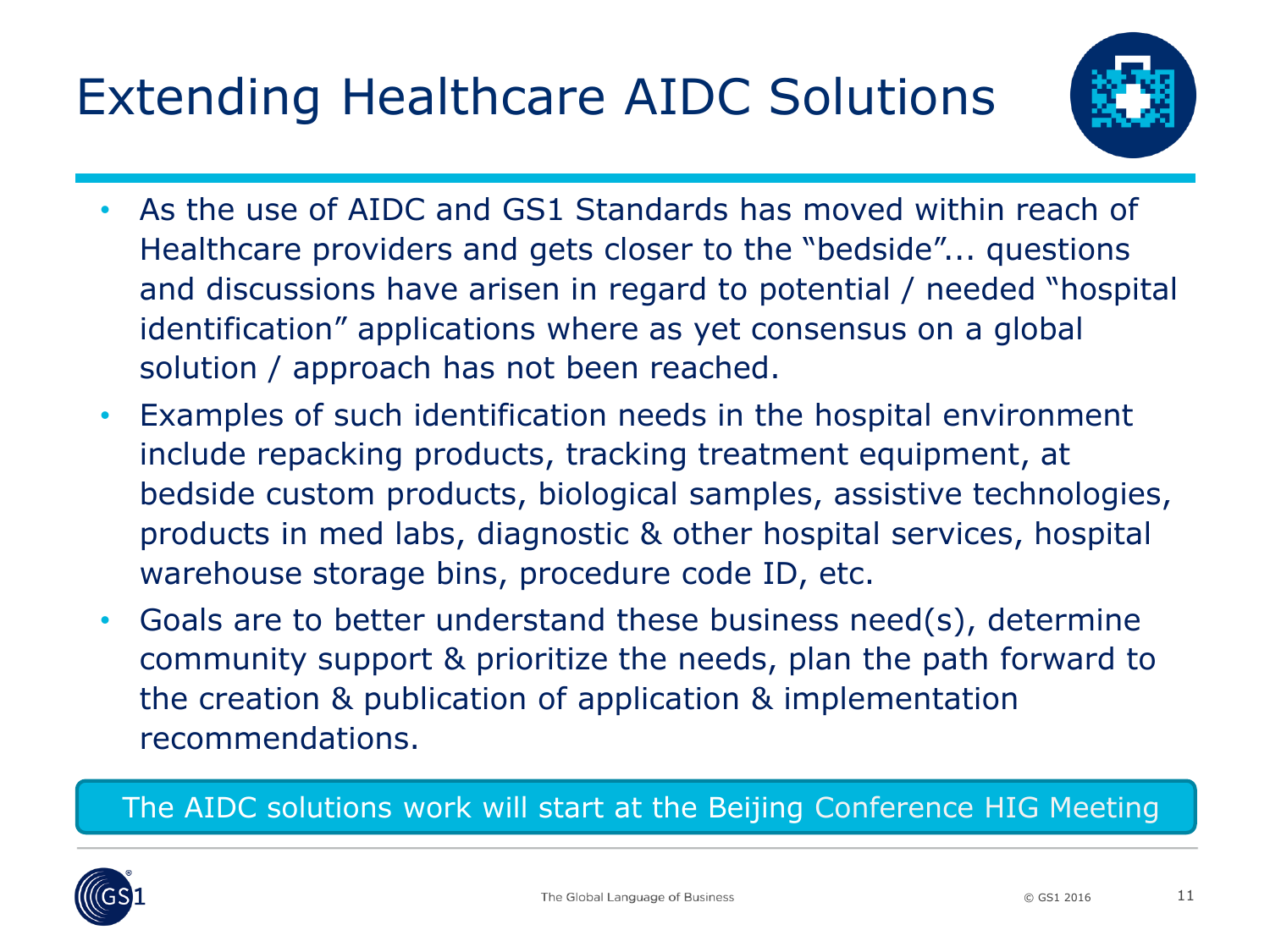# Health informatics standards map and training



- Health IT standards are complex and difficult to understand
- Where does GS1 provide value to Health IT standards?
- Purpose of this task here is to provide a high level chart illustrating standards which benefit or should benefit of GS1 standards (ID keys, processes)
- Develop a training accordingly
- One specific Health IT standard is IDMP. A first training has been set-up in 2016. An advanced training is planed for 2017.
- Training audience: GS1 MO

Advanced training for GS1 MOs will be run in 2017

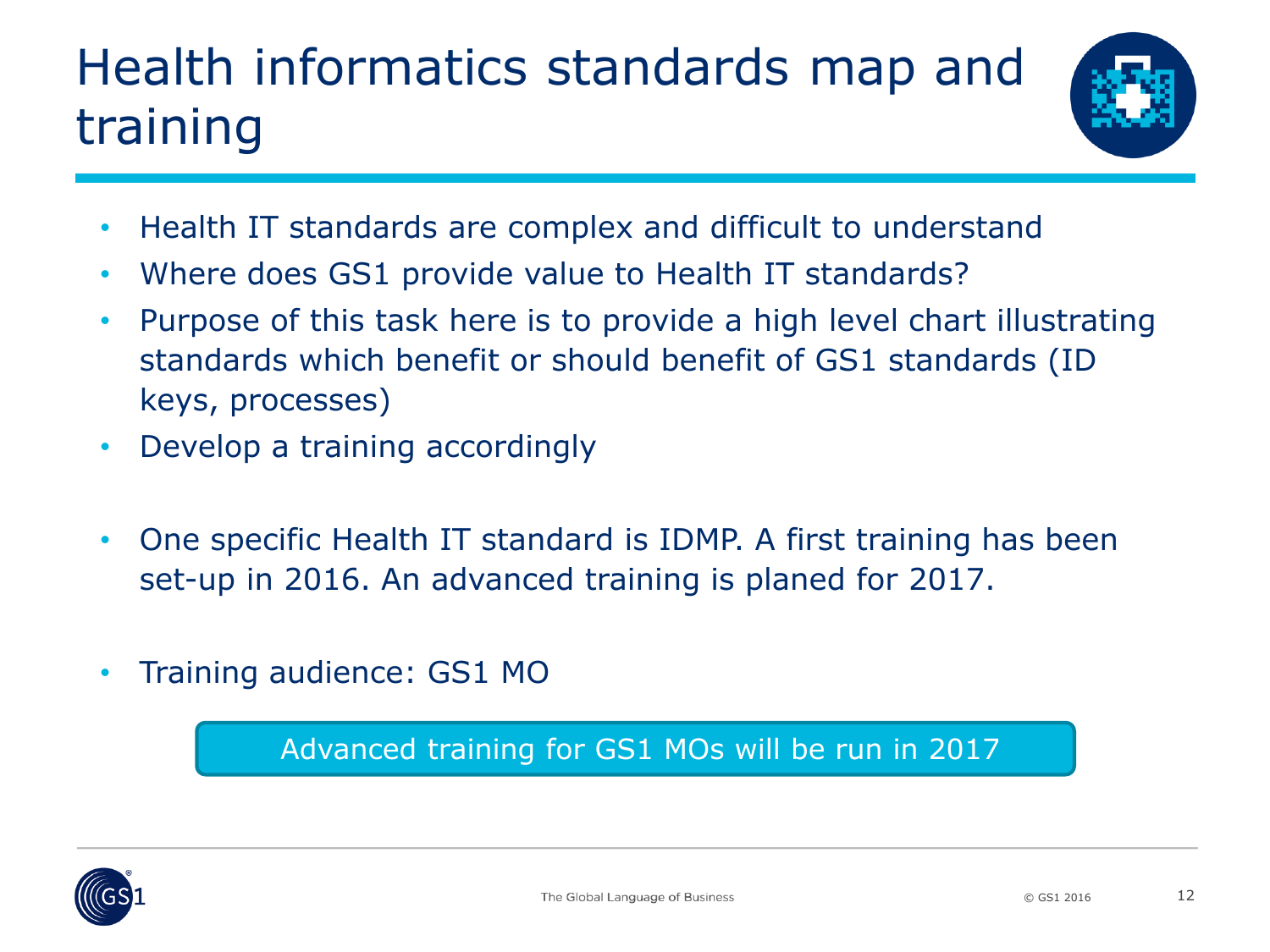

Considerations on applications of EPCIS for…

- Events at bedside and in the operating theatre
- Patient treatment incl. administration of medication
- Identification of caregiver & recipient
- MO interest: AE, AU, BE, CH, DE, DK, FI, GB, NL, SE, US
- Potential for GS1 interest group of stakeholders
	- Align on process steps and information required
	- Charter workgroup to develop an application standard
	- **MO input** needed: concrete visibility requirements around caregiving processes which MO users (clinics & caregivers) want to address in an event-based context

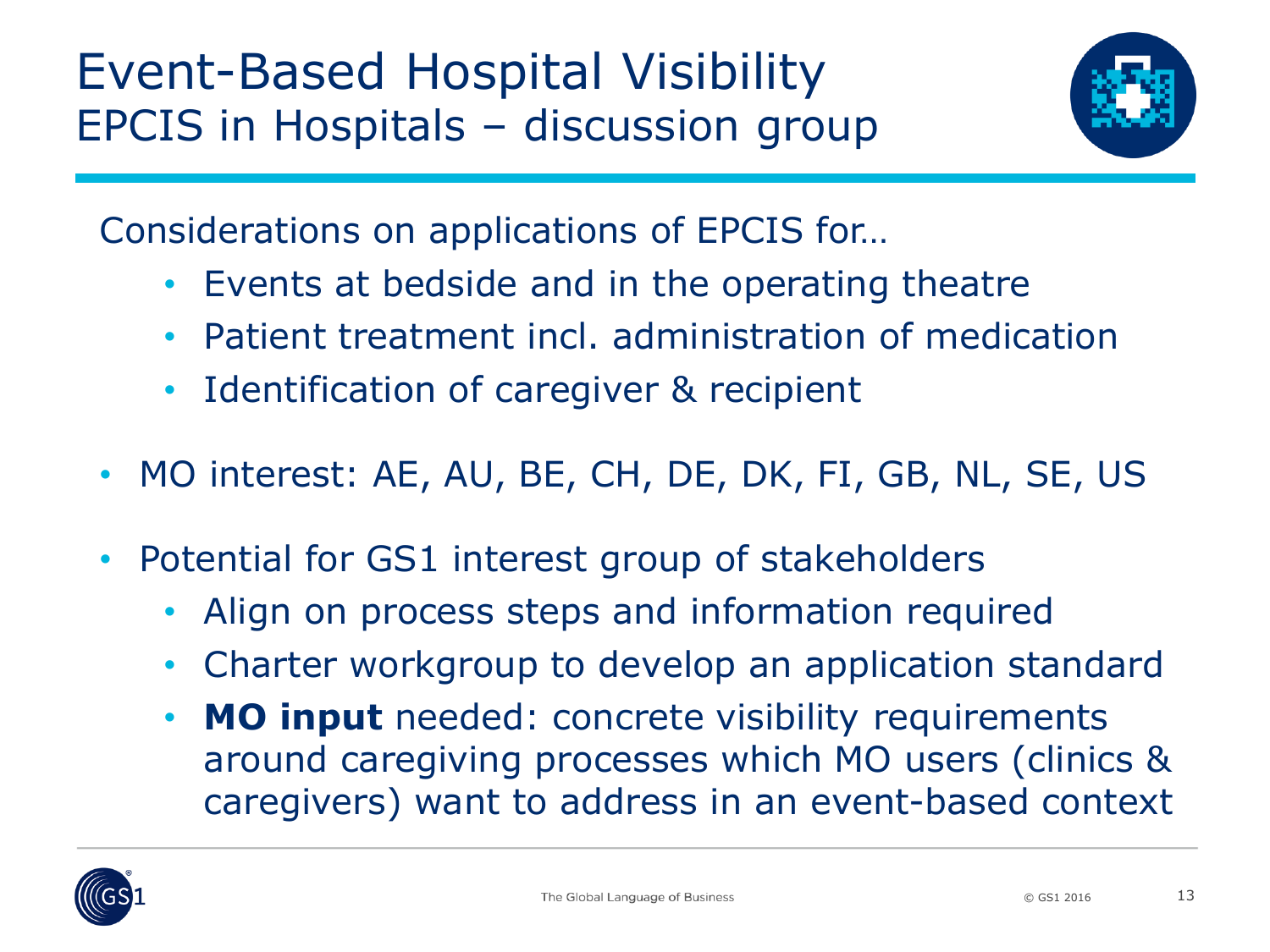# Explore GS1's role in clinical trials



- An agreement to explore collaboration has been signed between GS1 and the Alliance for Clinical Research Excellence and Safety in Clinical Trials
- It is believed that GS1 standards have application for identification of products, patients and locations in clinical trials environments just like the overall healthcare environments
- During 2017 we will explore opportunities to better articulate and document the role of GS1 in clinical trials
- Outcomes could include a guideline describing GS1 standards in clinical trials processes, clinical trials IT systems and others

Exploration of GS1's role in healthcare clinical trials will commence in November 2016 and extend during 2017

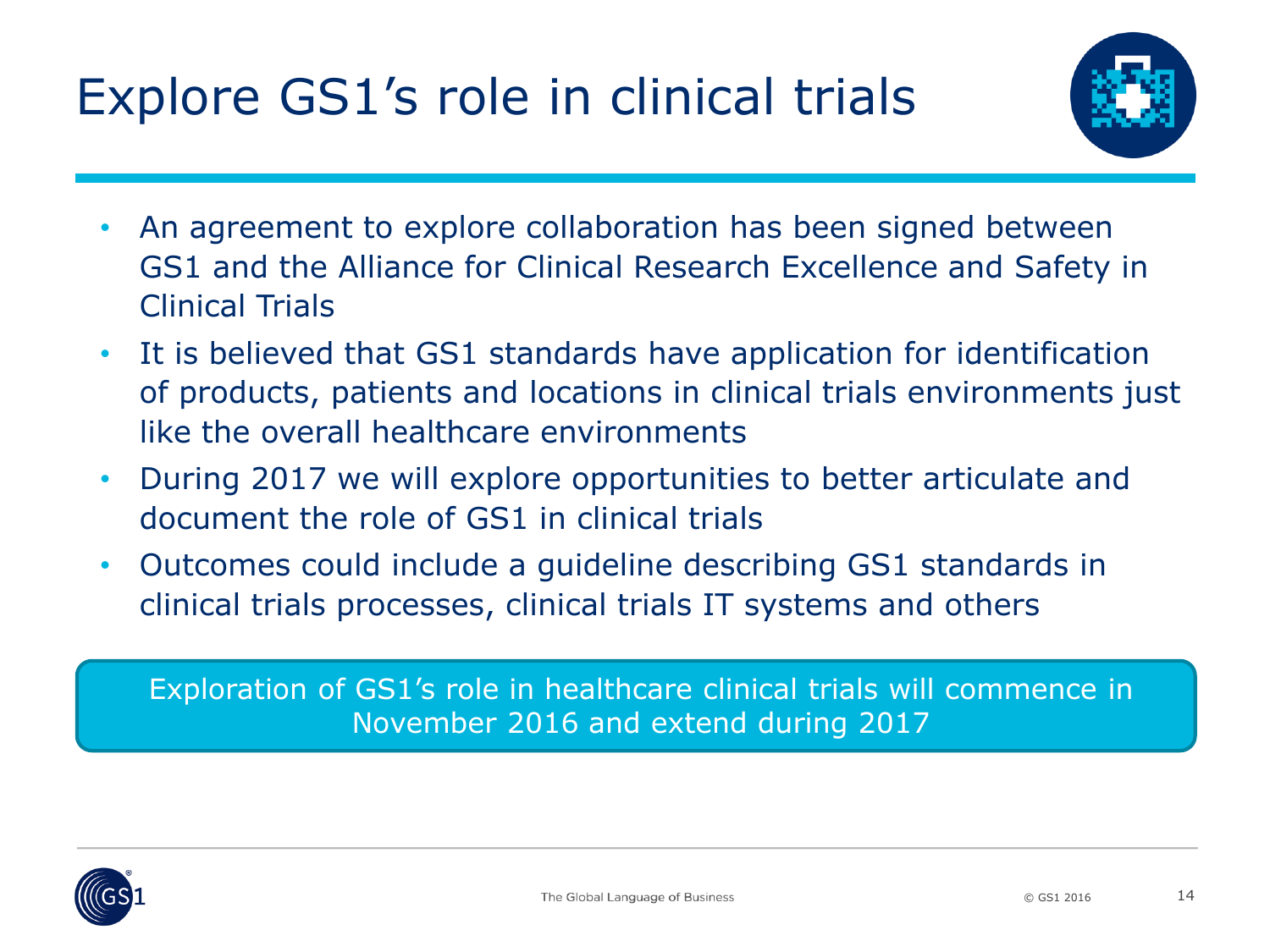### Future Vision

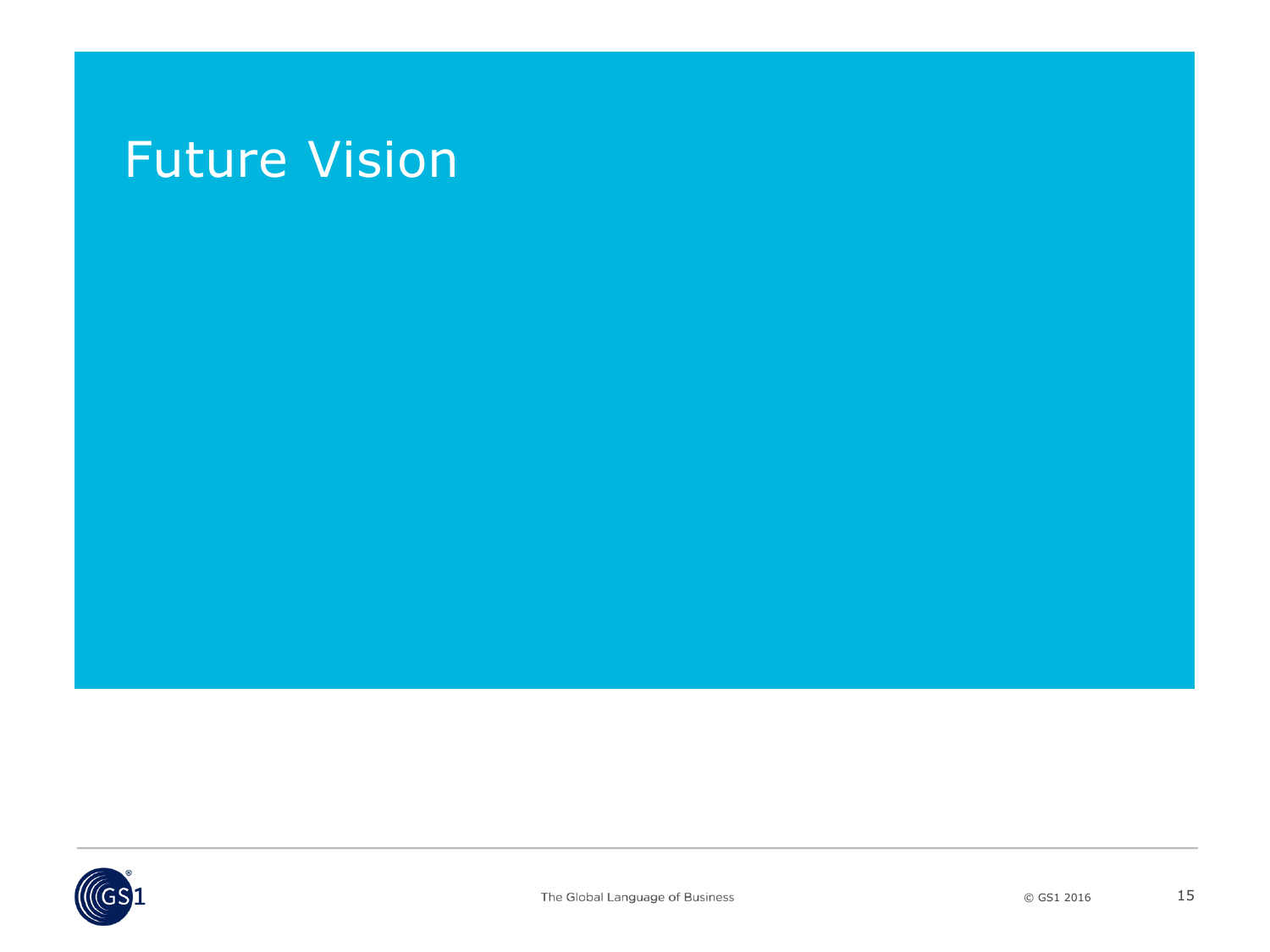Drive strategic implementation of regulatory related global initiatives -1/2

#### **UDI:**

- Working with GS1 US on the GS1 renewed accreditation as UDI Issuing Agency: application submitted. Renewed accreditation will be for 7 years.
- Working with MD industry, Eucomed and EU Commission on facilitating the implementation of the EU UDI system using GS1: BASIC-DI concept and possibly new XML messages structure.

#### **EU FMD:**

• Working with PH industry, EFPIA and GS1 MOs on leveraging the use of the GTIN as the EU unique drug code, with potential national codes cross-referenced in a database: position papers and coordinated advocacy activities at the local, EU and global level.

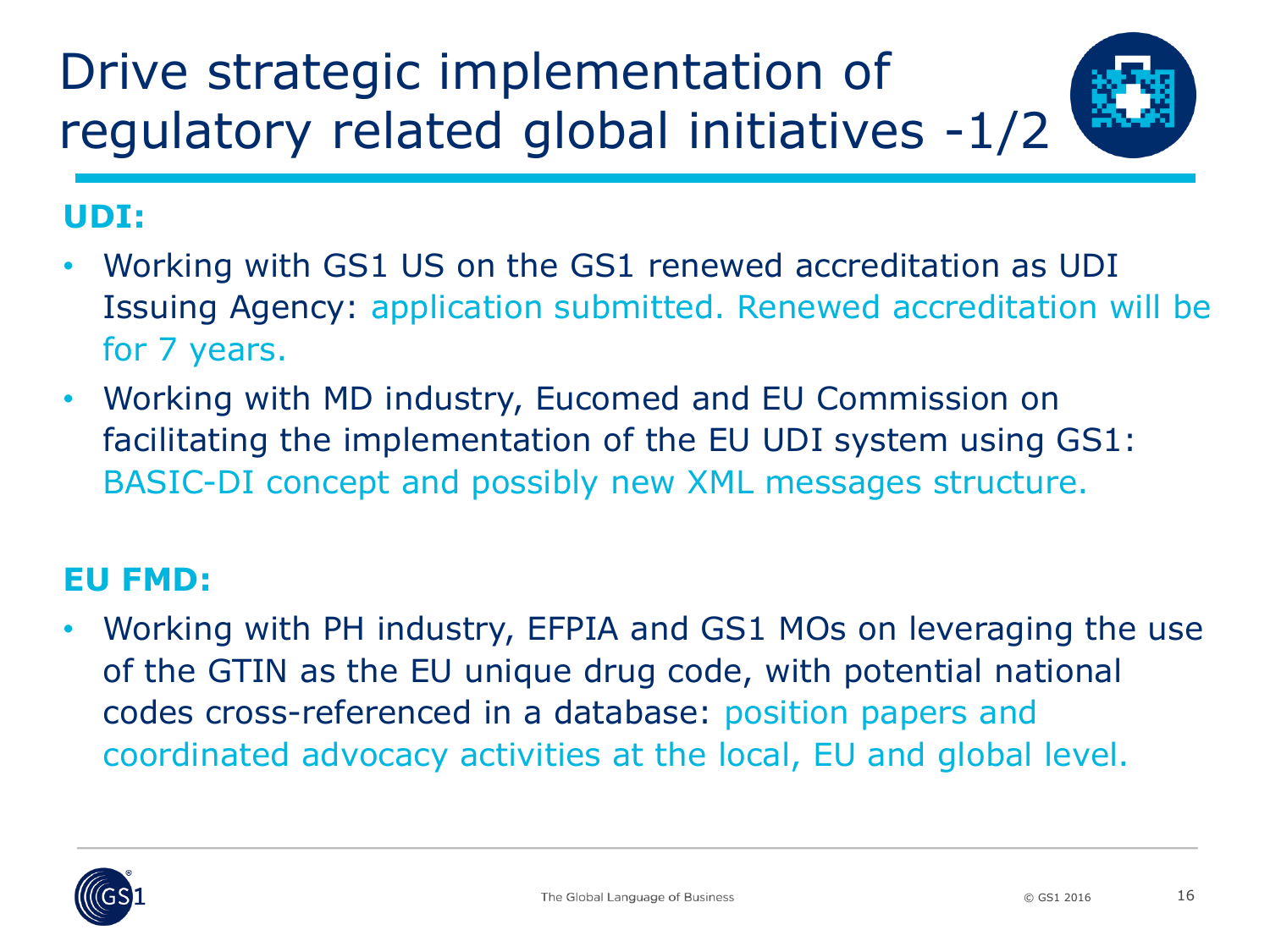

#### **APEC Roadmap:**

• Working with the US FDA, APEC WG leads and APEC Track & Trace WG on the final Roadmap: to be presented to APEC Q1 2017. Recommendation to use Global Data Standards (i.e. GS1) for drug traceability included.

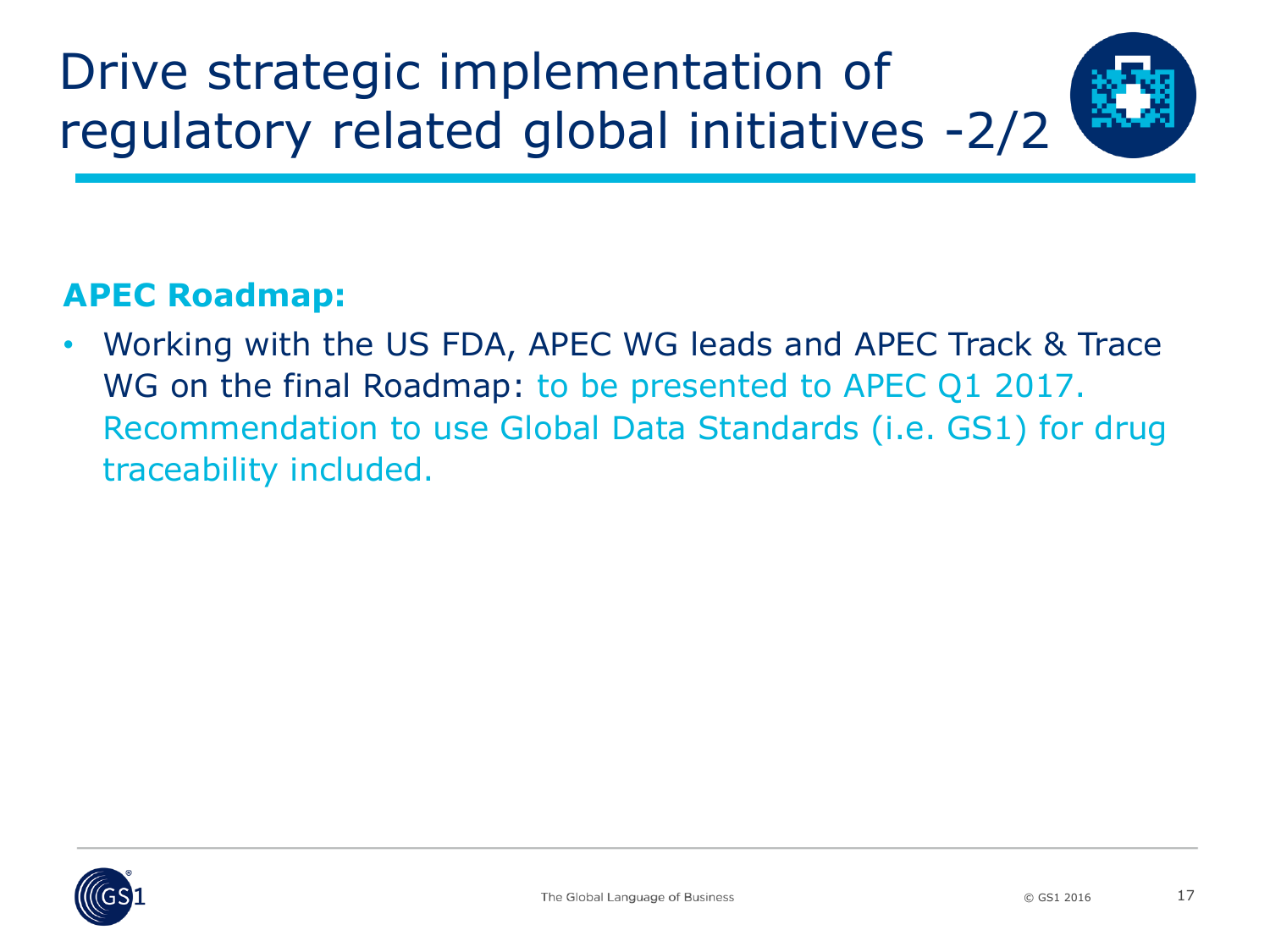

#### **Background**

• The Pharmaceutical industry's use of the GDSN has lagged behind Medical Devices considerably. The objective of this project is to clearly define the master needs of the Pharma industry and develop a strategy to address them.

#### **Action**

- Interview Data Pools, MOs and users where GDSN in succeeding to better understand what is working and what needs improvement
- Engage Pharma manufacturers and providers from the LT to determine a forward strategy
- Develop a Value Proposition including use cases
- Develop a strategy and roadmap which meets the needs identified, in combination with users, GDSN Data Pools and MOs

#### Develop a strategy and roadmap to address the Pharma data needs

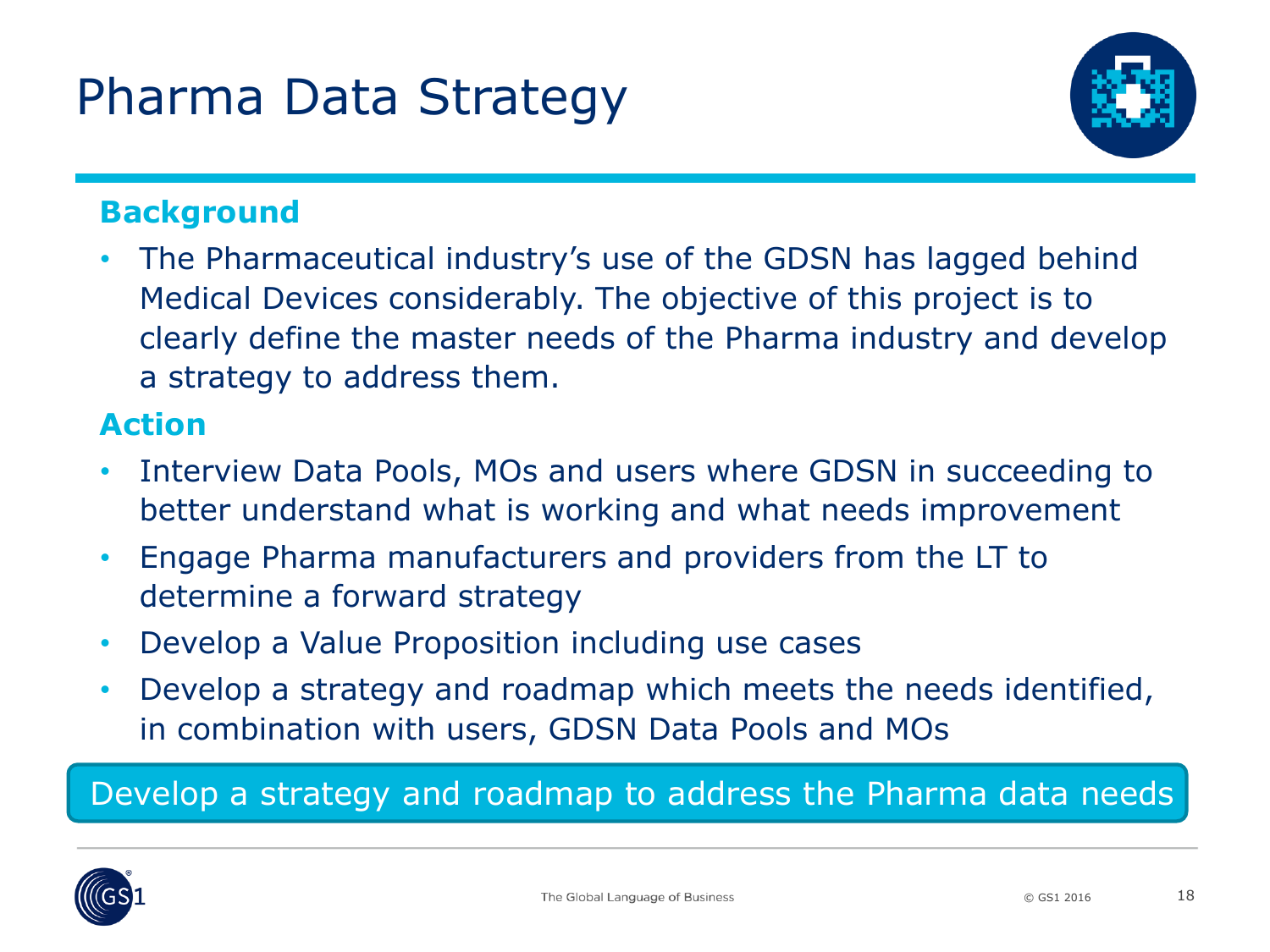# Data Quality in Healthcare



#### Vision: Data fit for the intended purpose

Inconsistent, incomplete and incorrect data increases the risk of patient safety errors and the cost of healthcare across the entire supply chain. Quality data means:

- Reduced rework caused by data correction and need for internal audits
- Improved care by ensuring data accuracy at the point of care
- Consistent use of data attributes across all stakeholders

Input and participation from providers is critical so that the programme meets the specific needs of the internal hospital processes, pharmacies and other data recipients.

Develop data quality programme for healthcare which increases the provides' trust and use of GDSN data



Potential savings from improved data quality<sup>3</sup>

By conservative estimates, more than \$100 million in potential savings can be achieved by addressing product data quality issues by making only minor adjustments to existing processes.

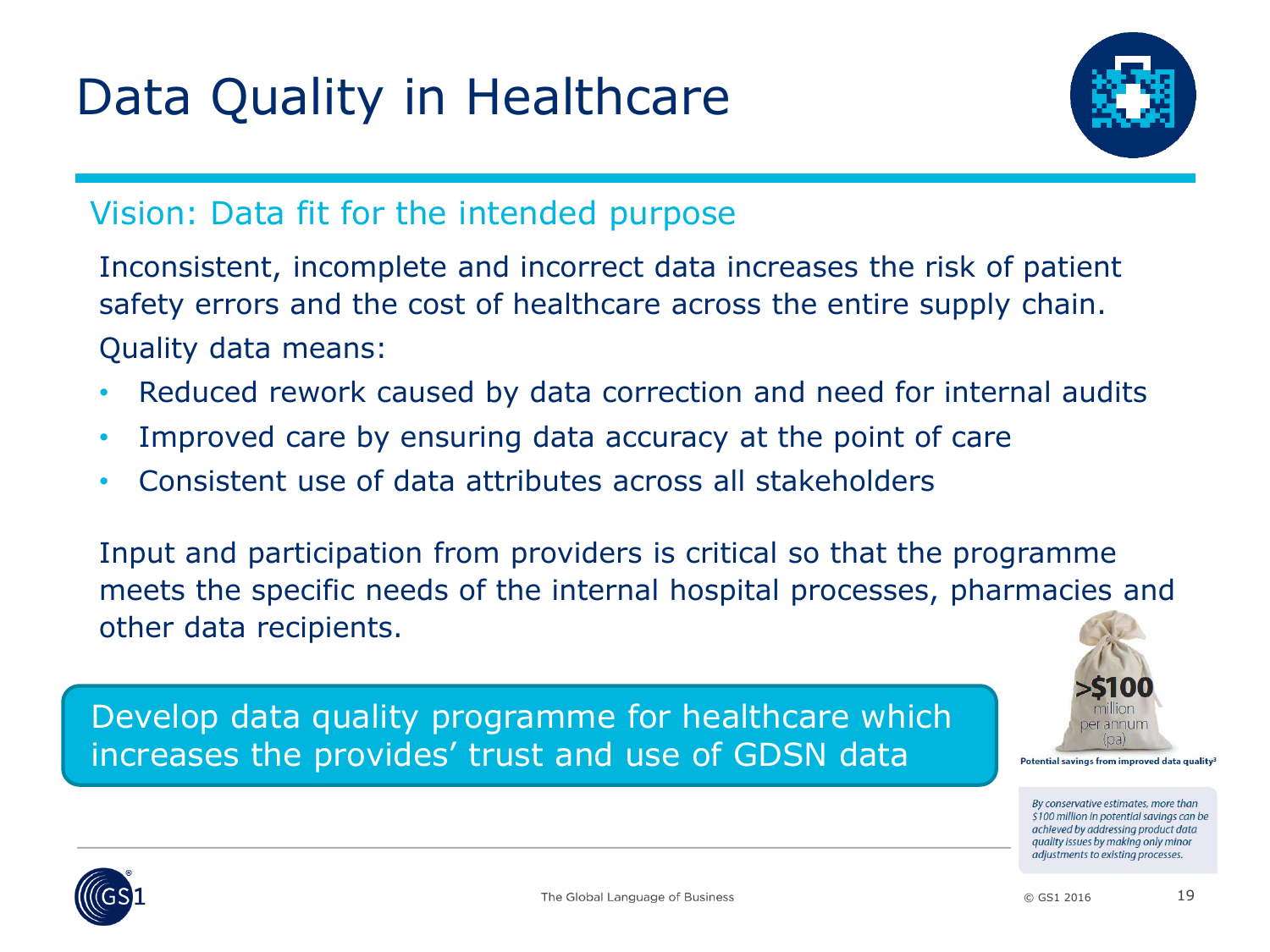Support organisations such as GAVI, USAID and UNFPA to develop supply chain visibility



#### • **WHO/GAVI - Vaccines**

Further hold Secretariat for VPPAG barcode subgroup on implementation of global standard for vaccines

#### • **USAID/UNFPA – Reproductive Health (RH) Products**

- Secretariat for forum of subject matter experts from industry/public sector for to provide recommendations for usage of global standards in the RH supply chain to enable visibility
- Development of procurement requirements for drugs and medical devices used for reproductive health

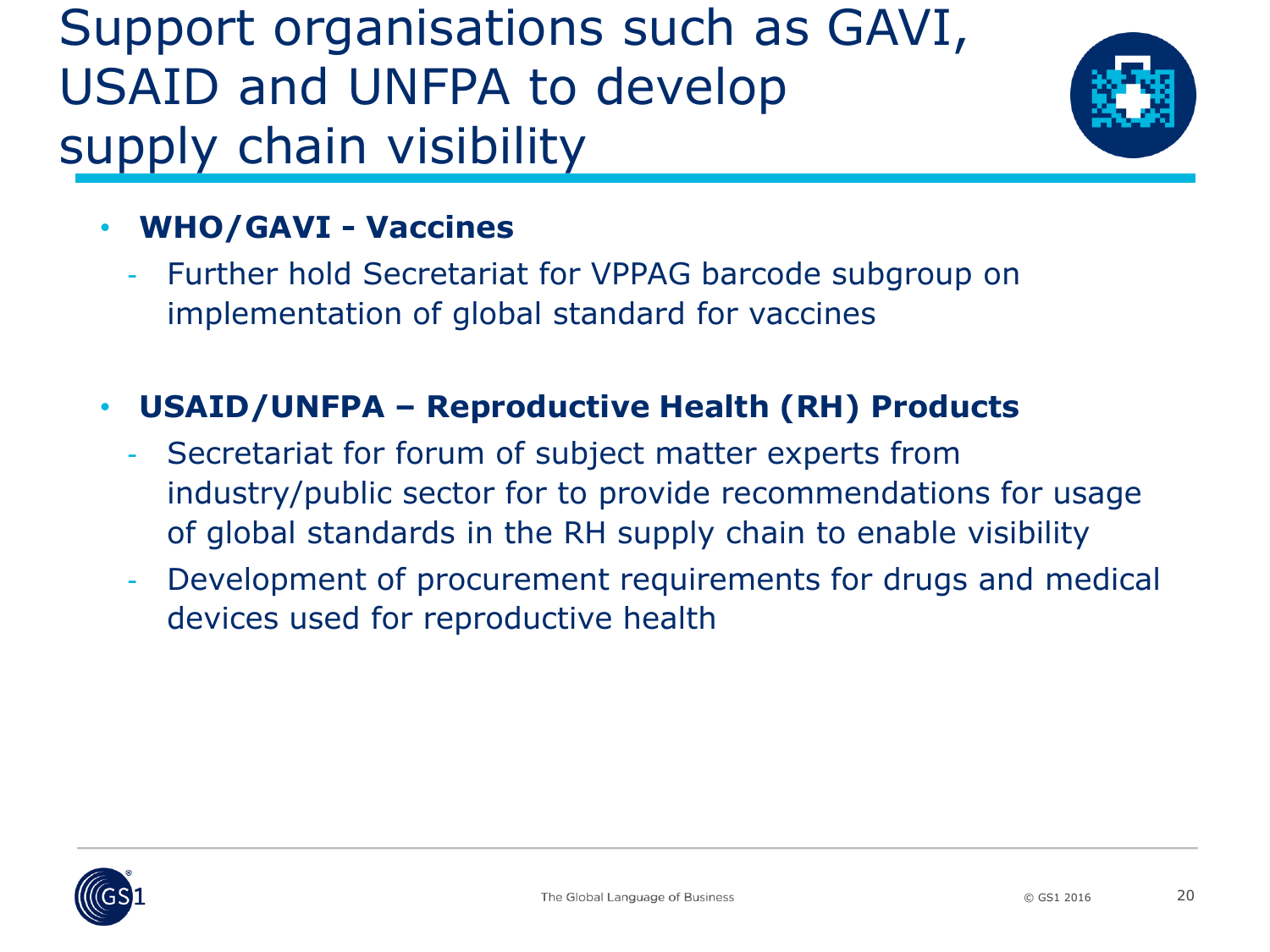# Mobile scanning strategy and transition plan



#### **Objective**

• Develop a strategy and roadmap to address current needs and establish a path to address the evolution of this technology as a "positive disruptor"

#### **Action**

- Engage LT members and identify issues, concerns and an ideal path forward
- Expand engagement to the broader user group and document the sector's current state and future vision
- Develop a strategy and roadmap to meet the sector's needs

Develop a strategy and roadmap to address the sector's needs including a path forward as the use of mobile devices increases in healthcare

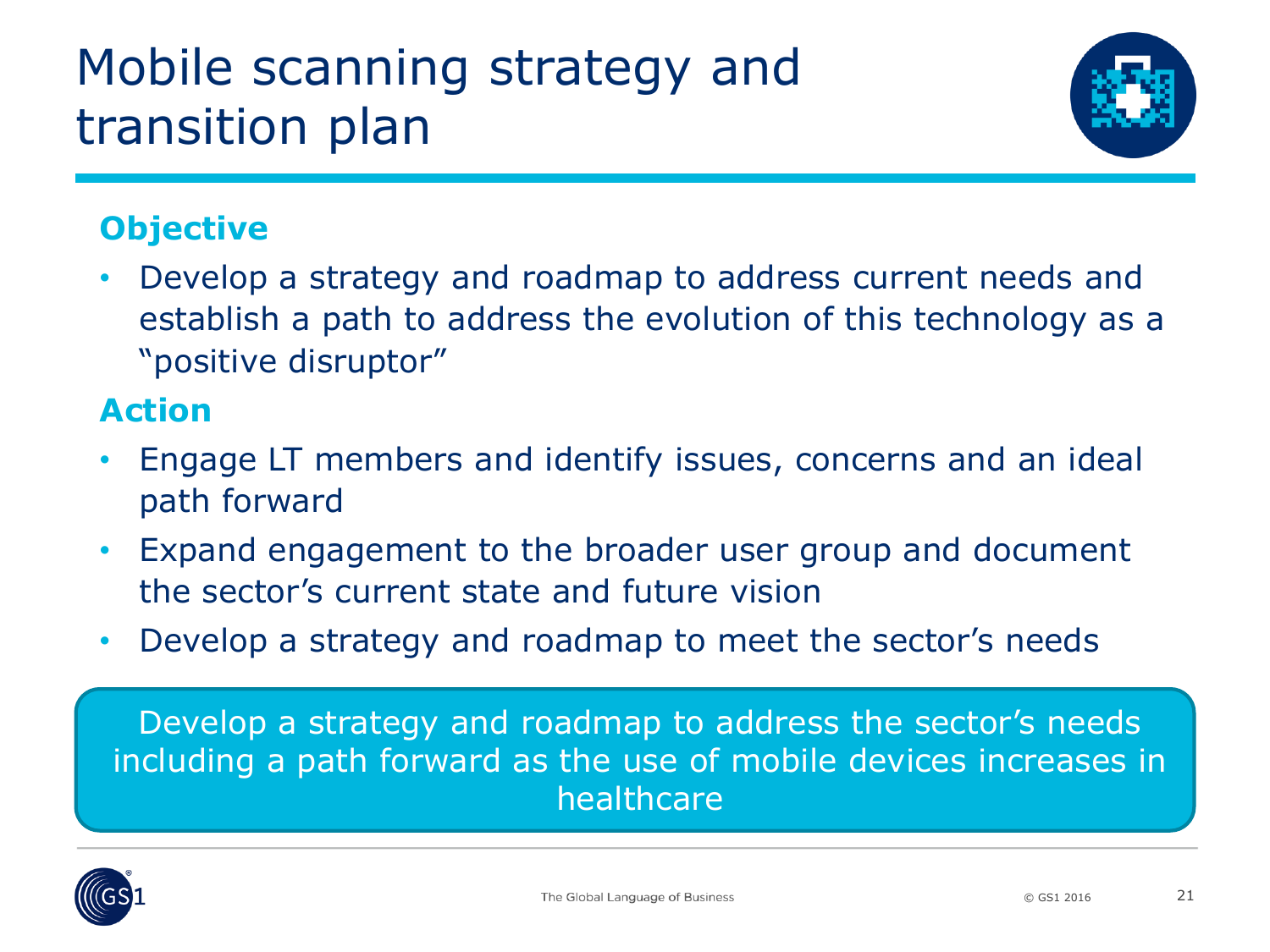# Ongoing Activities

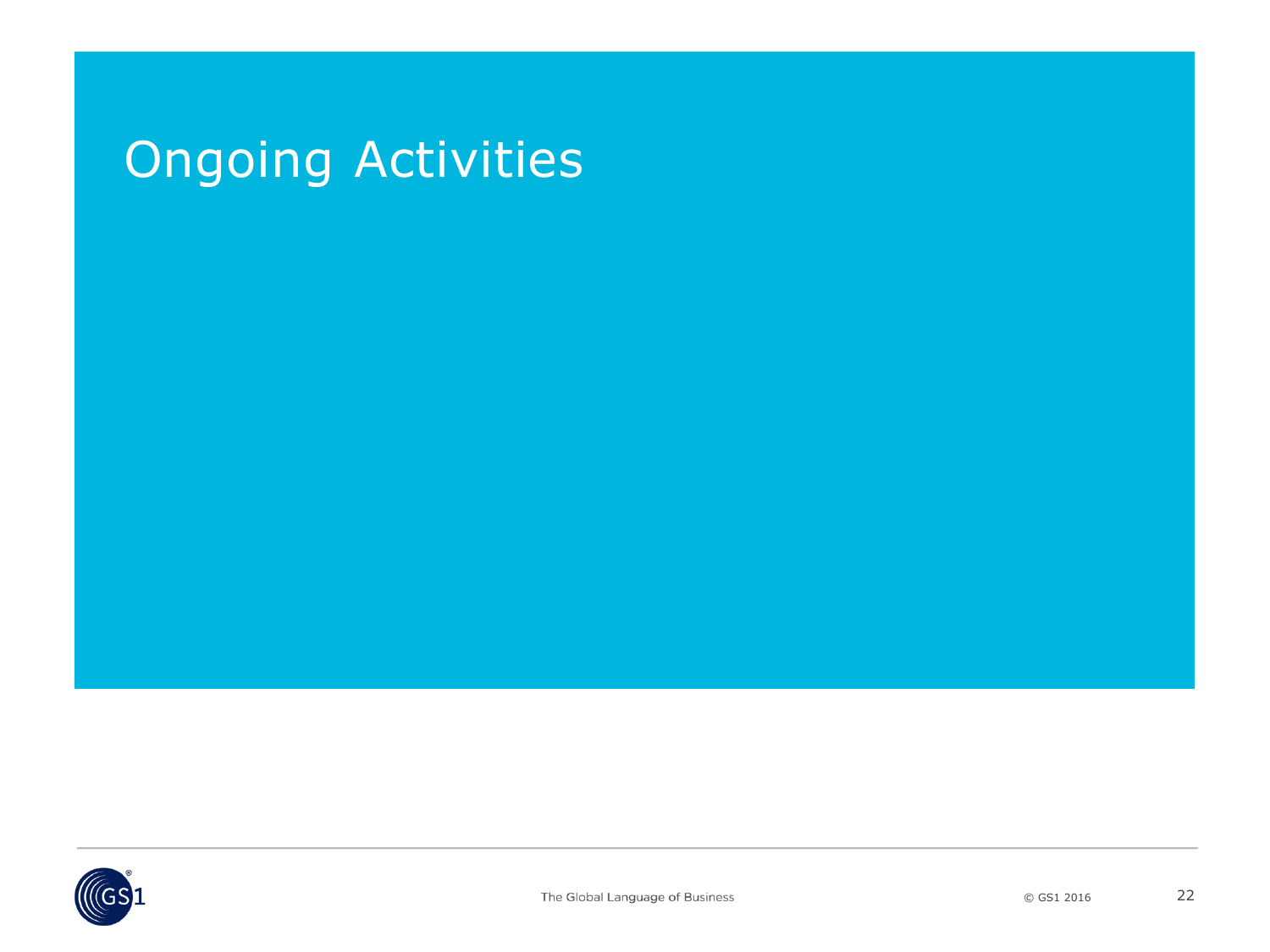# Public Policy Activities



- All Public Policy activities are open to GS1 Healthcare **global members** and GS1 MOs
- Comprehensive and "real time" documentation about existing and developing regulatory and customer requirements from across the world relating to use of GS1 standards. Three levels of information:
	- Overview slide deck summarizing the "country adoption" trends and overall roadmap
	- Country-level summary slides
	- Detailed information and references in GS1 Healthcare Public Policy Database
- Development of position papers and input to requests for regulatory consultation to drive global harmonisation
- Public Policy Work Team meetings held every two weeks via teleconference
- Open face-to-face sessions twice per year during GS1 Healthcare Global Conferences

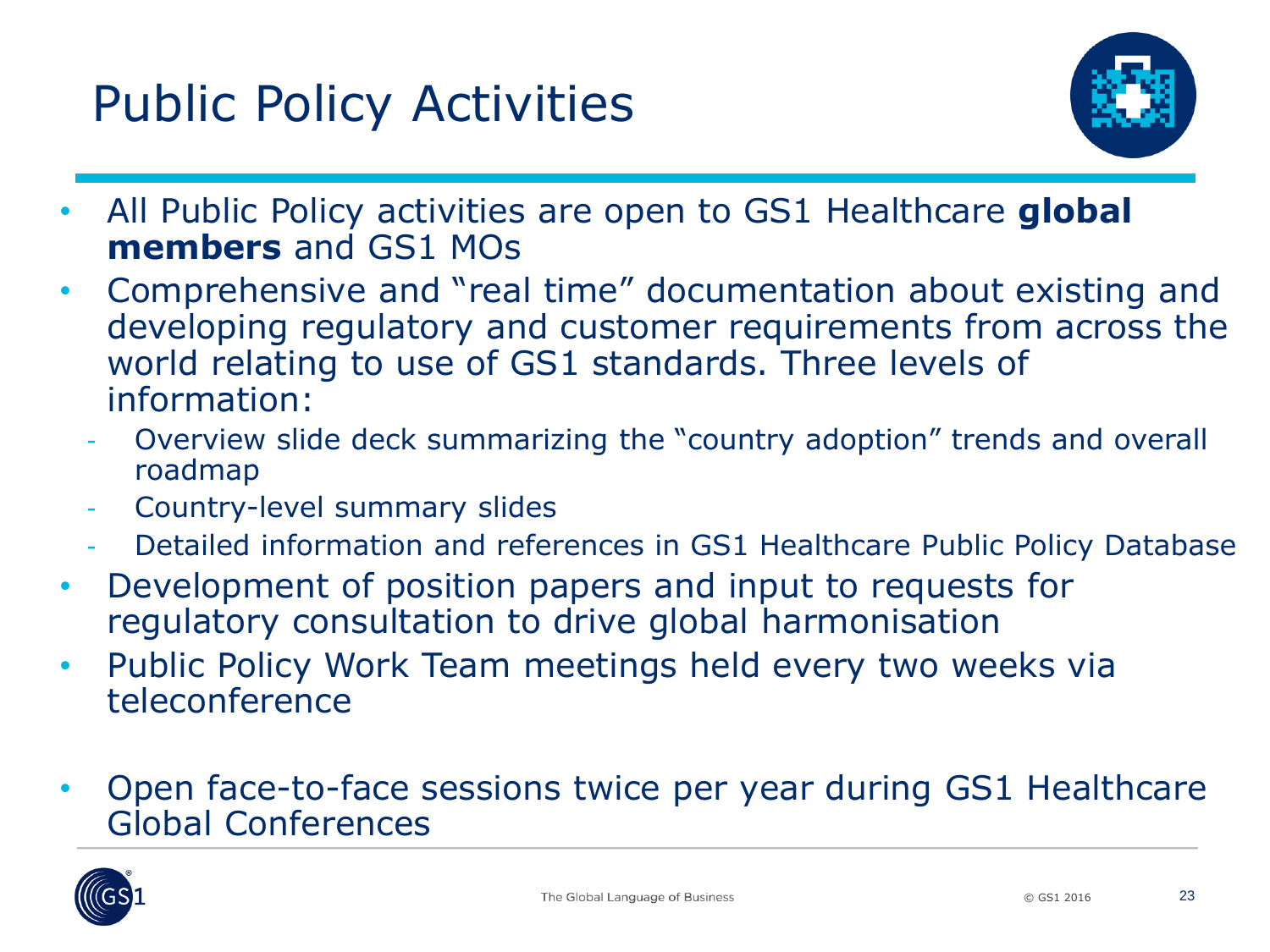# Member Organisation Support



- Support and information from GO subject matter experts both remotely and face-to-face as needed
- Monthly Healthcare Interest Group (HIG) meetings via teleconference, with face-to-face meetings during global GS1 Healthcare conferences and Global Forum
- Reference materials continuing to be developed based on issues raised by MOs
- "Real time" information sharing via Yammer
- For MOs with local user groups, annual voting and nomination rights for representatives on global GS1 Healthcare Leadership Team which drives the strategy and direction

During 2017, Account Management of some MOs actively working in healthcare will commence

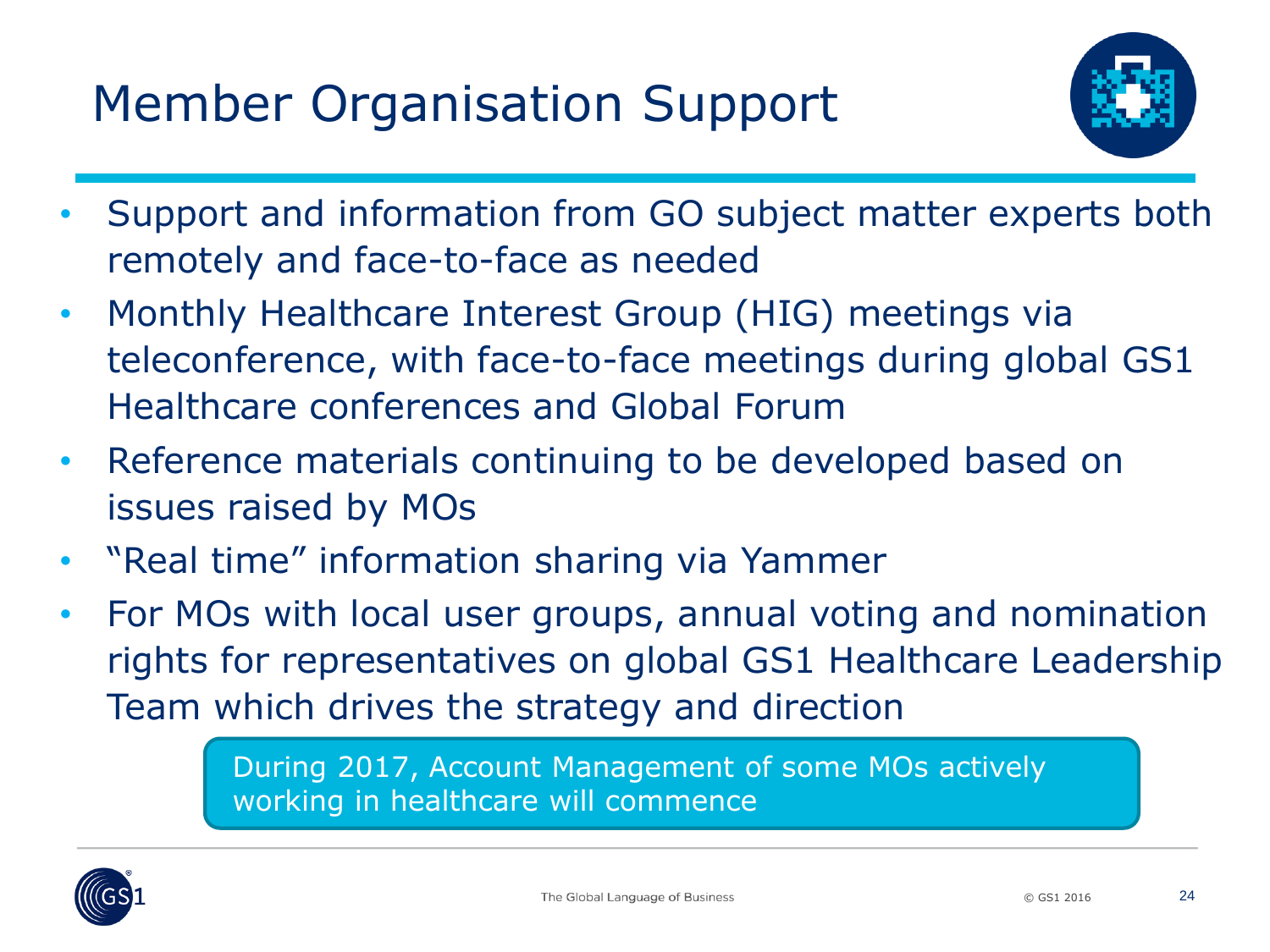# Global Member Activities



- Continued support, assistance and information to GS1 Healthcare members, with activities such as:
	- Weekly/monthly meetings with global updates about all GS1 Healthcare activities
	- Ensuring all documents are online in respective Community Rooms (LT and global members)
	- Providing discounted access to Global GS1 Healthcare Conferences as well as participation in strategic side meetings
	- Ensuring ready access to unique Public Policy network and work efforts
	- Facilitating annual nomination and voting for global GS1 Healthcare Leadership Team
- Commence Account Management programme to provide more value and better service for our users

During 2017, Account Management of our Global Members will commence

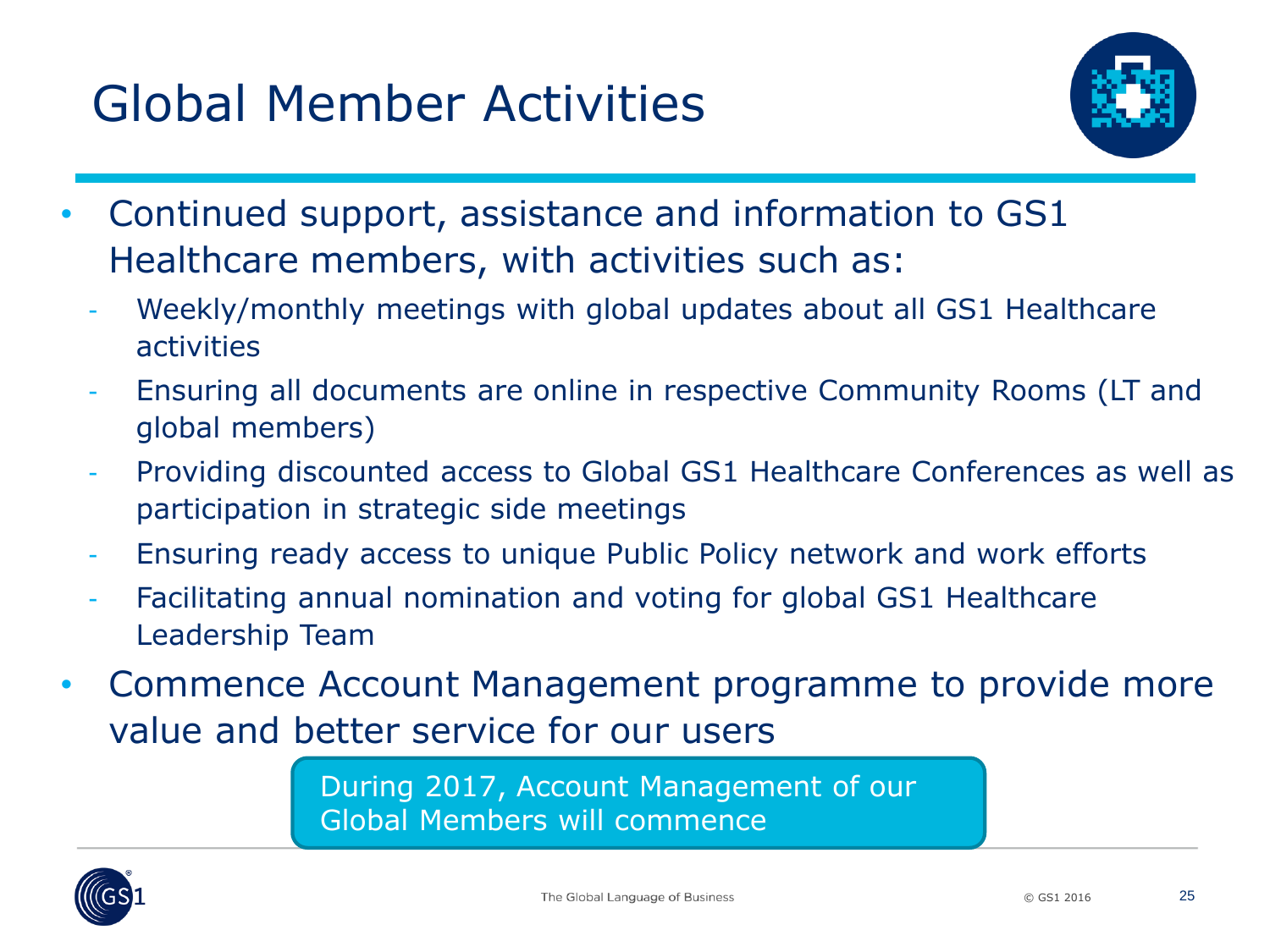

- Two Global GS1 Healthcare Conferences on a geographicallyrotating basis
- 2017 Berlin (4-6 April), Chicago (17-19 October)
- A three-day event for healthcare leaders from private/public industry and government agencies to exchange information on the progress of worldwide efforts to improve patient safety, supply chain security and efficiency using GS1 standards
- Benefits of participation:
	- Sharing the latest news on industry and regulatory developments in automatic identification, traceability and electronic product catalogues
	- Learning more about existing supply chain data standards
	- Hearing how GS1 works with hospitals, pharmacies and patients
	- Networking with other stakeholders from around the world using this unique, neutral and global platform

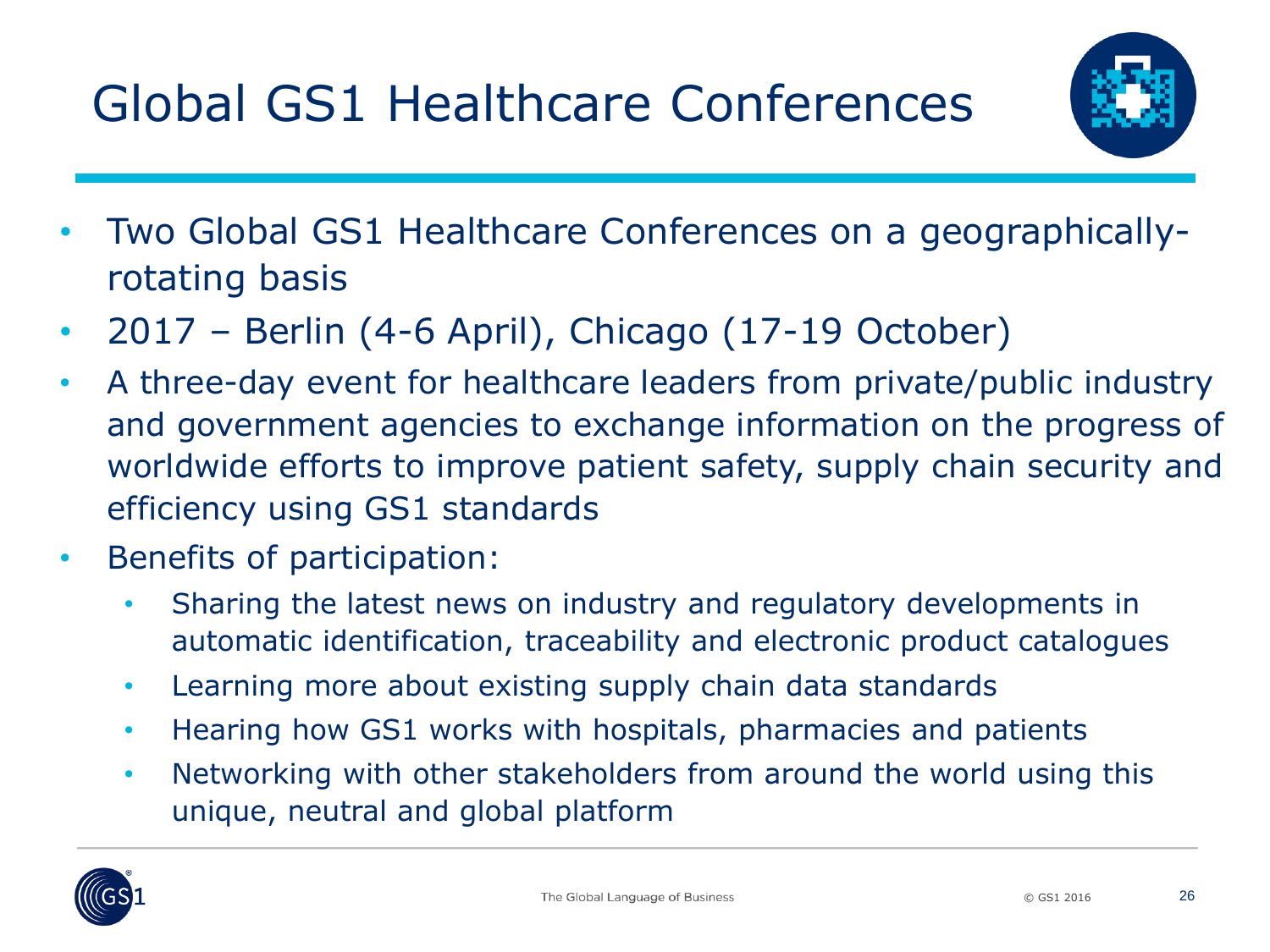# Presentation at Conferences / Events



- In 2016 GS1 Healthcare presented at more than 35 conferences in 17 countries
- Some examples include:
	- Access to safe medicines, 19-20 January, London, UK
	- Pharma & Cosmetics in the GCC region, 10-11 February, Dubai, UAE
	- IDMP Compliance Challenge: Strategy and Practice, 15 April, Frankfurt, Germany
	- Clinical Trial Logistics, 18-19 May, London, UK
	- [POLITICO Annual Health Care Summit, 11 October, Geneva,](http://www.healthcaresummit.eu/) **Switzerland**
	- HDA Traceability conference, 10-11 November, Washington, USA

#### Detailed list available at http://www.gs1.org/healthcare/events

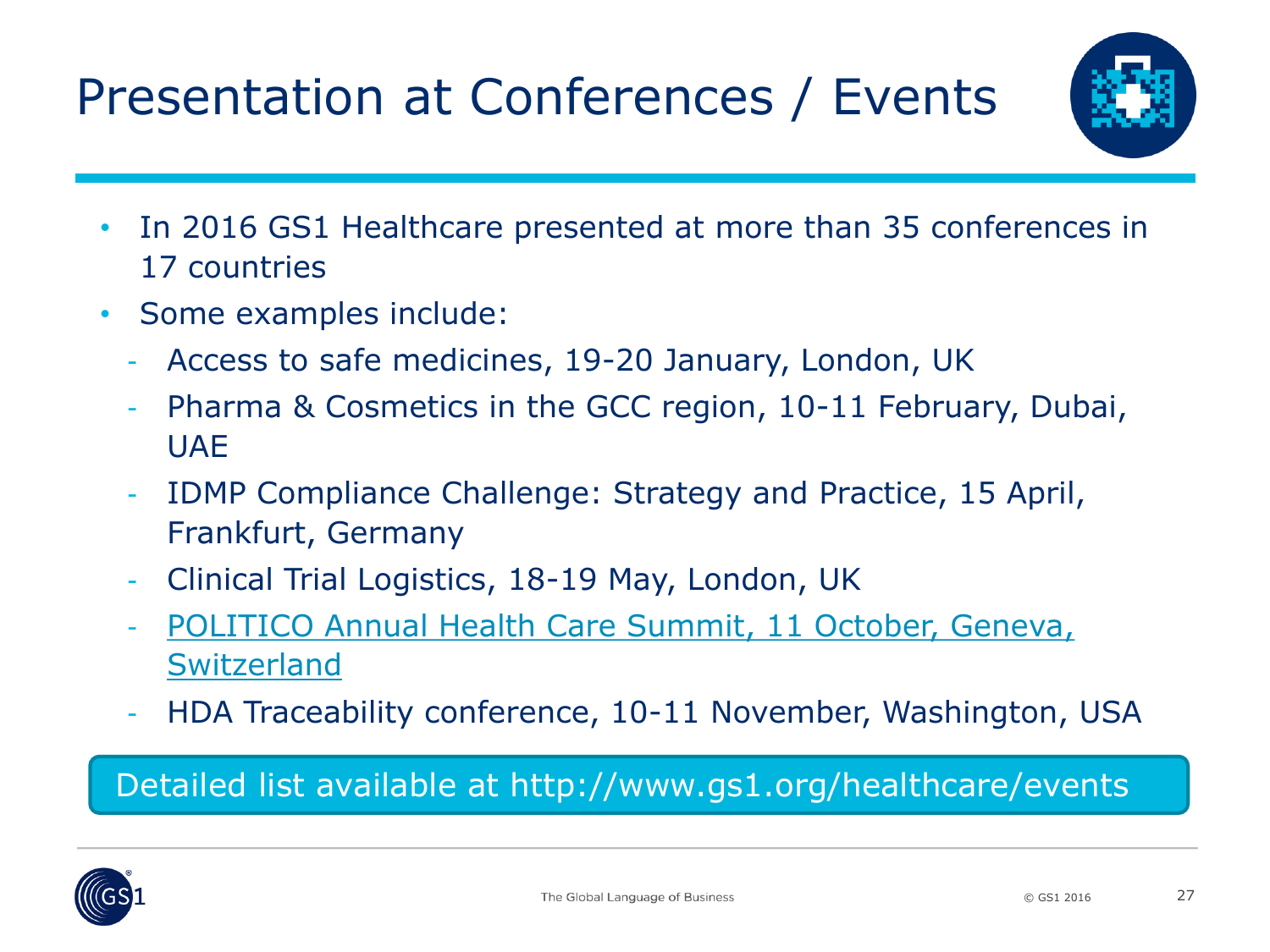# Liaising with other SDOs



- Liaising with standard development organisations to strengthen GS1's perception as the most used standard for supply chains
- Memorandums of Understanding with:
	- ICCBBA terminology, coding and labeling of medical products of human origin (blood, tissue, organs)
	- HL7 (Health Level Seven International) standards for electronic health information that supporting clinical practice (e.g., eHealth records)
	- IHTSDO (The International Health Terminology Standards Development Organisation, Snomed) - global standards for health terms
	- JIC (Joint Initiative Council) Group of key healthcare SDOs, ISO, CEN, HL7, CDISC, IHTSDO, IHE, DICOM, and GS1 working to ensure interoperability between their standards

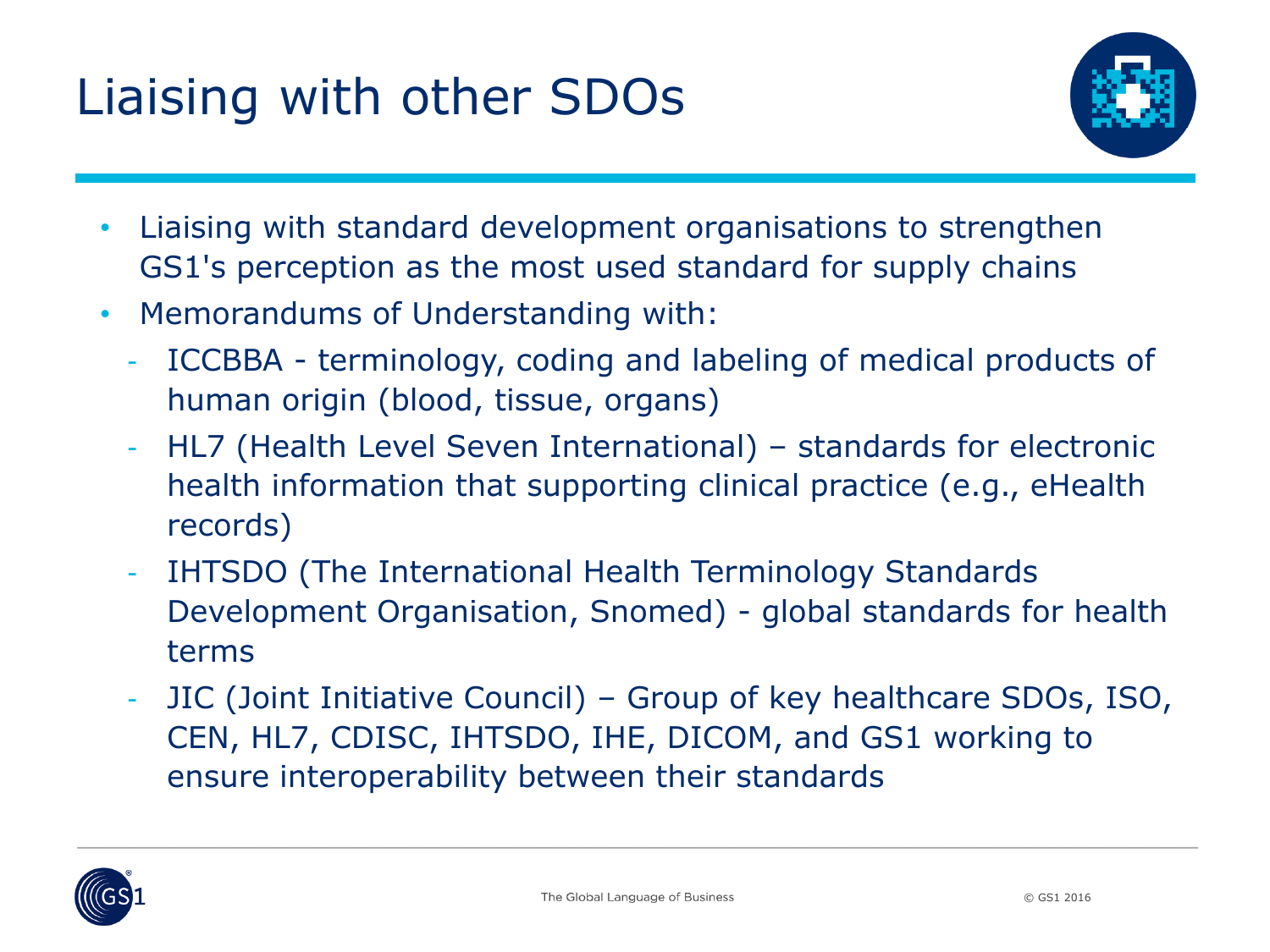# Participation in eHealth Activities



- Educating Health Informaticians about GS1 standards and their applicability in the Healthcare industry
- Influencing standard developments so that GS1 identification key (and, where relevant GS1 EDI standards) are taken in consideration at least as examples in new / revised standards
- Participate to regulatory implementations for adverse event reporting, identification of medicinal products, so that GS1 standards are considered as the preferred enabler where applicable
- Participate to European projects to provide demonstrator of GS1's efficiency for cross-border prescription and dispensation (including EU-US)

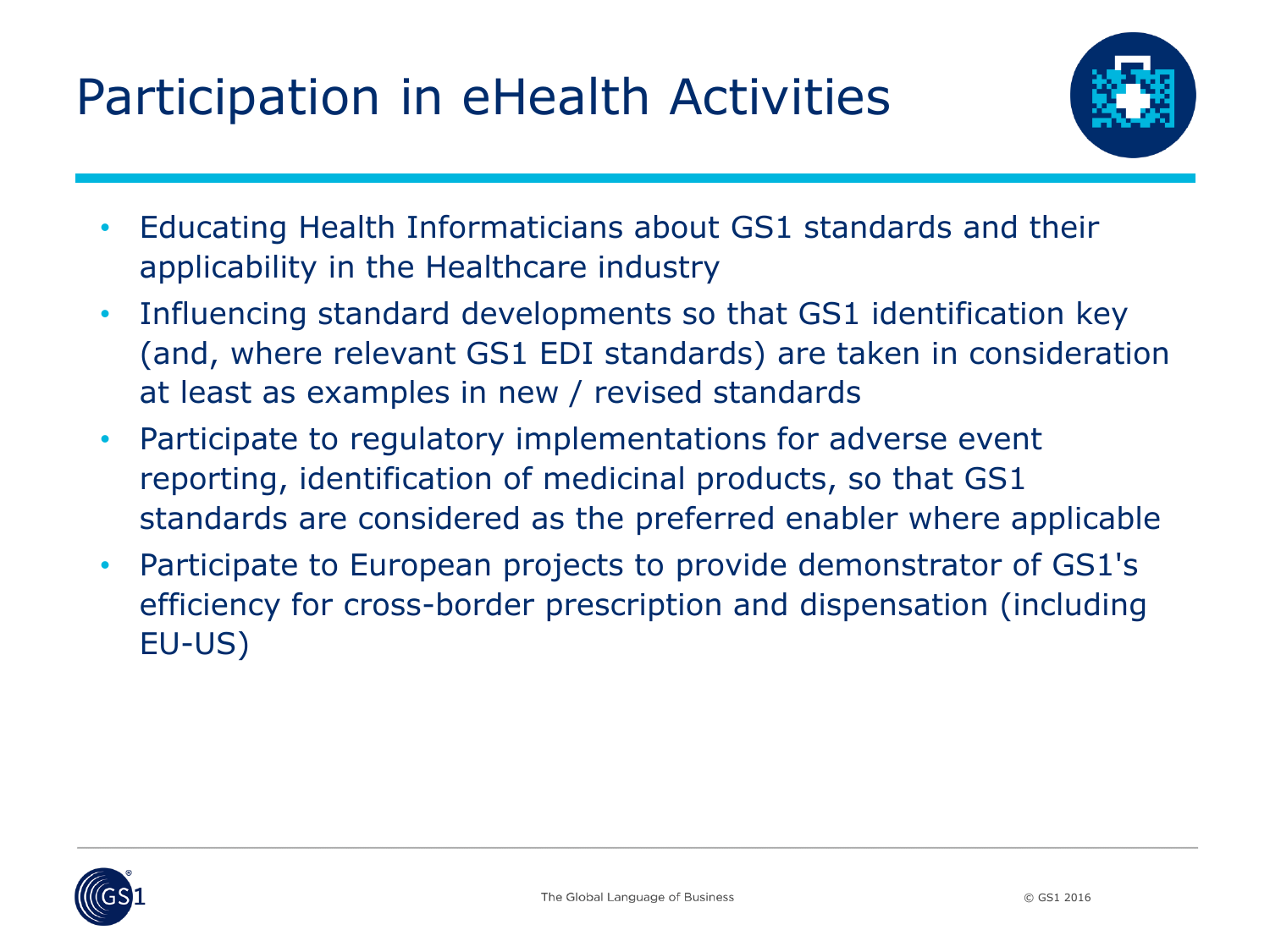### Unplanned strategic activities

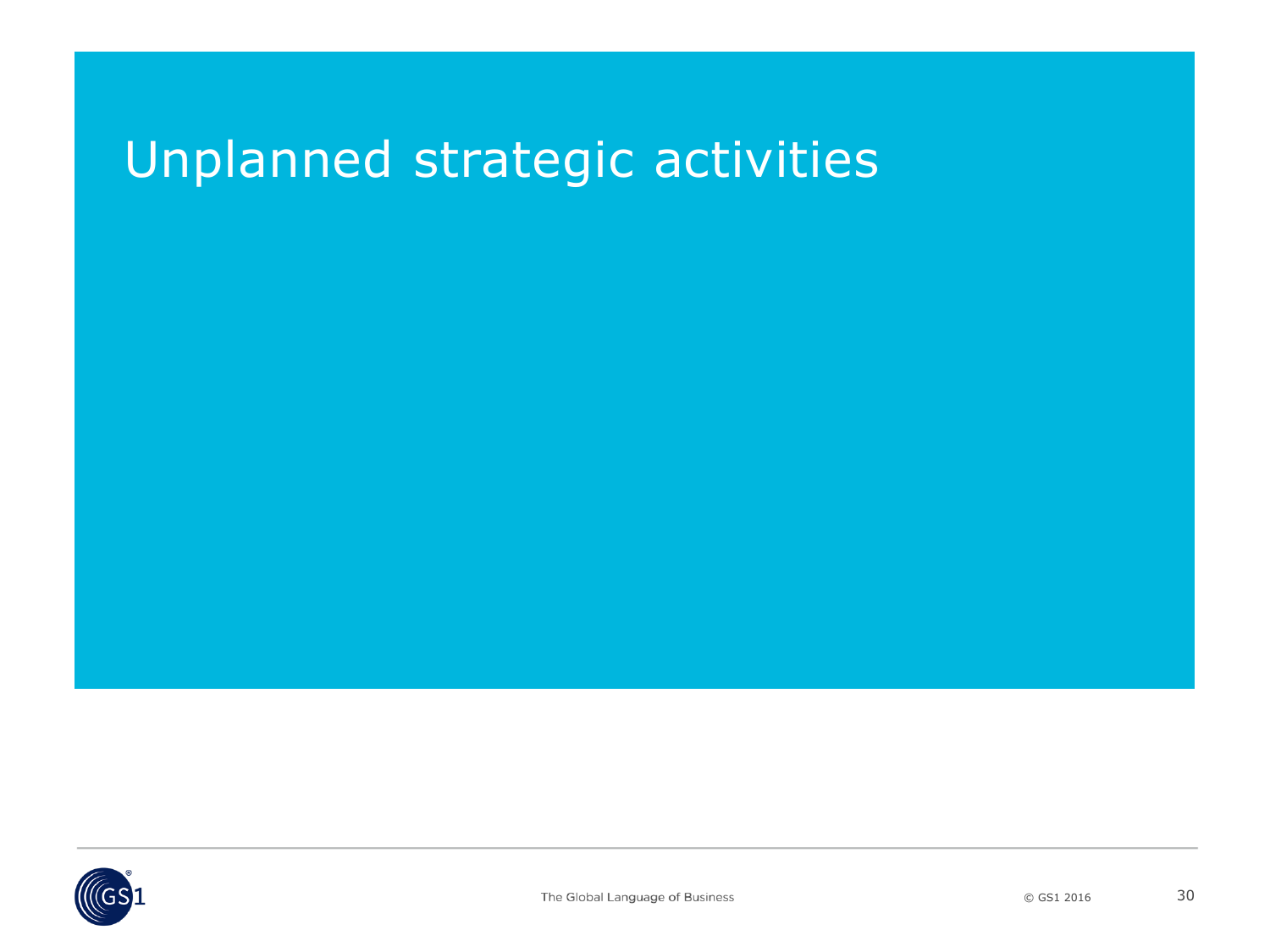# Unplanned strategic activities



- Traceability as reinvigorated activity with GSMP involvement
- Global Fund Advisory Group opportunity to participate in activities to build traceability in developing countries
- Basic UDI-DI standards development
- Implant registries (ICOBRA)
- Healthcare GTIN allocation rules updates
- Encoding NTIN in EPCIS 2 pager